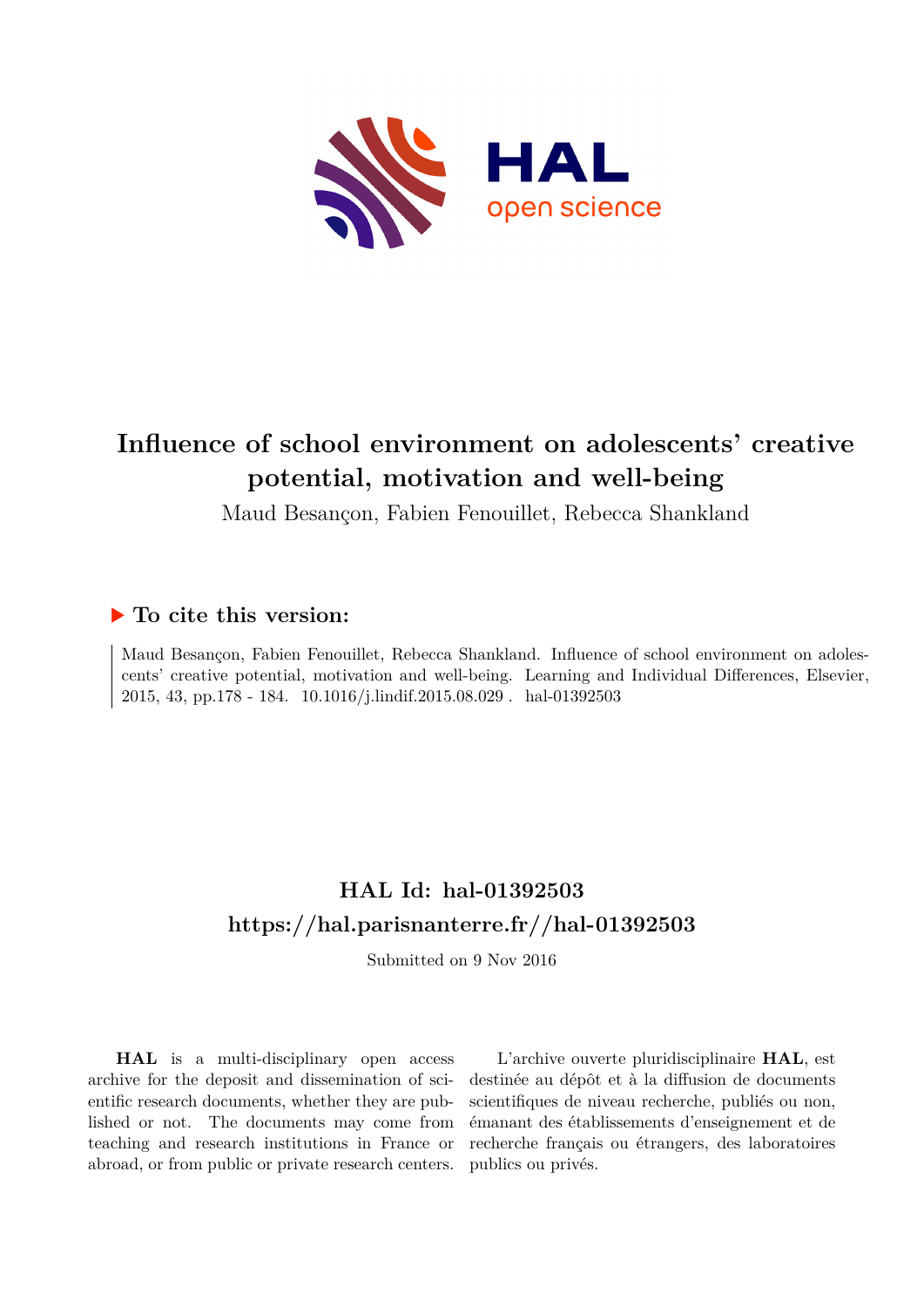| $\mathbf{1}$   | Influence of school environment on adolescents' creative potential, motivation and well-           |
|----------------|----------------------------------------------------------------------------------------------------|
| $\overline{2}$ | being                                                                                              |
| 3              |                                                                                                    |
| 4              | Maud Besançon, Fabien Fenouillet, Rebecca Shankland                                                |
| 5              |                                                                                                    |
| 6              |                                                                                                    |
| $\tau$         | <b>Abstract</b>                                                                                    |
| 8              |                                                                                                    |
| 9              | It is increasingly acknowledged that creativity has become essential in daily life. Each           |
| 10             | individual has the potential to be creative and the level of creativity actualization results from |
| 11             | different factors that can be cognitive, conative and environmental. In particular, educational    |
| 12             | methods may impact creativity directly or indirectly through motivation and well-being. We         |
| 13             | hypothesized that the type of pedagogy influences levels of creativity, motivation and well-       |
| 14             | being. Furthermore, we hypothesized that creativity was linked to motivation and well-being.       |
| 15             | This study was conducted on 131 French adolescents attending a Waldorf school (alternative         |
| 16             | educational method) or a traditional school. Our results highlight differences in well-being       |
| 17             | and type of motivation when comparing both educational methods. Moreover, our results              |
| 18             | showed significant correlations between the different types of motivation and creativity           |
| 19             | scores.                                                                                            |
| 20             |                                                                                                    |
| 21             | Key words: educational methods; creativity; motivation; well-being; adolescents.                   |
| 22             |                                                                                                    |
| 23             |                                                                                                    |
| 24             |                                                                                                    |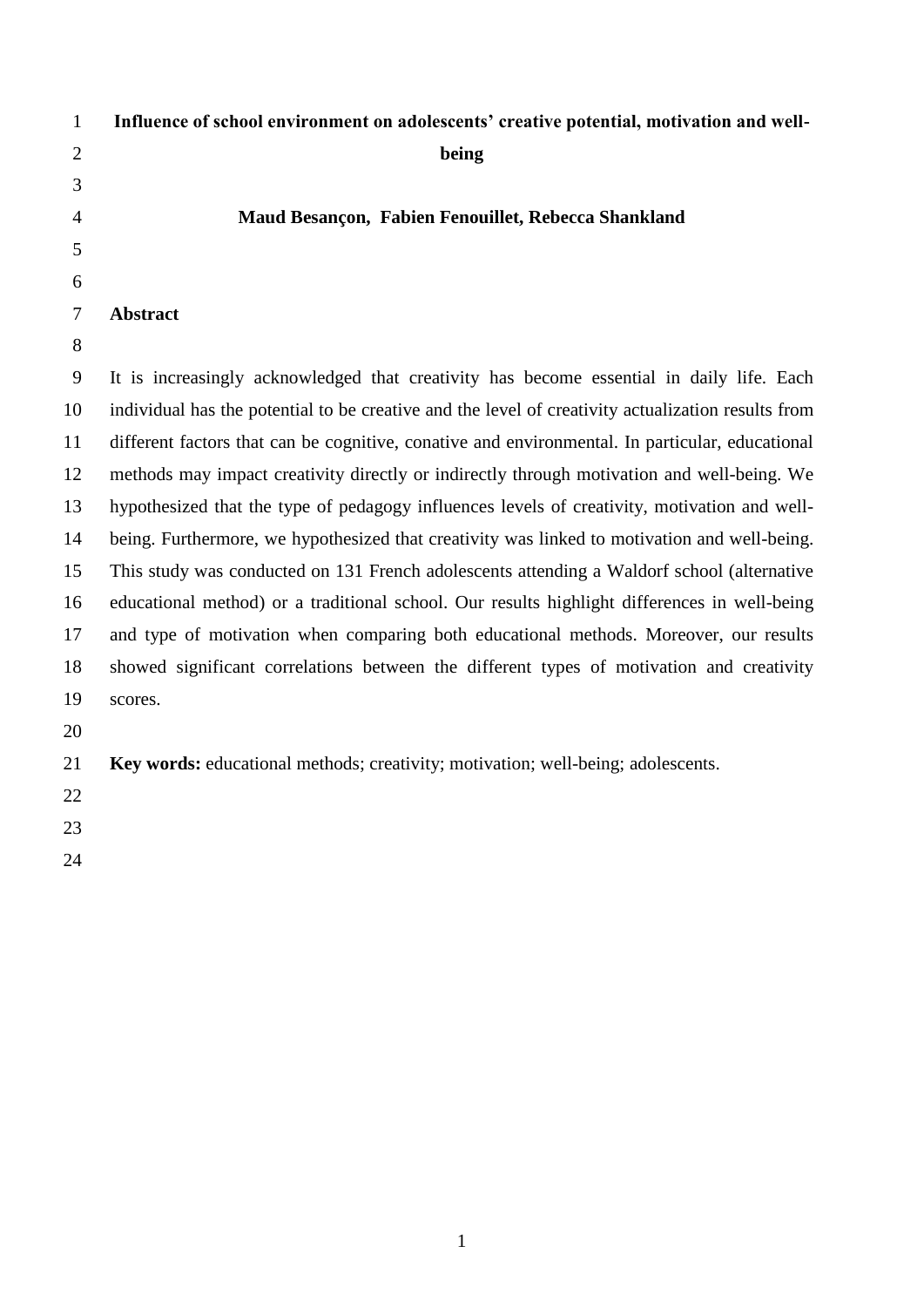# **Influence of school environment on adolescents' creative potential, motivation and well-**

- **being**
- 
- 

# **1. Introduction**

 The rapid evolution of society obliges individuals to adapt constantly. Flexibility and creativity give the possibility to cope with the numerous changes people may have to face during their lives. Creativity is considered to be a necessary component of the problem- solving process (e.g., Mumford, Mobley, Uhlman, Reiter-Palmon & Doares, 1991), and creative ideation develops greater flexibility (e.g., Runco, 1986), hence fostering well-being (e.g., Carson, Bittner, Cameron, Brown & Meyer, 1994). Creativity has not only been described as a reaction to changes and as means of coping with it (Shaw & Runco, 1994), but it has also been conceptualized as contributing to social and societal advances (Paulus & Nijstad, 2003).

 The ability to cope with new situations can thus be acquired through the development of autonomy, self-confidence, motivation and creativity (Carson, et al., 1994; Deci & Ryan, 2000; Russ, Robins, & Christiano, 1999; Shankland, Genolini, Riou França, Guelfi, & Ionescu, 2010). All the above factors may be enhanced or hindered by the individual's immediate environment, in particular by the family (Dusek & Danko, 1994; Kliewer & Lewis, 1995; McIntyre & Dusek, 1995; Ruchkin, Eisemann, & Hagglof, 1999) and educational settings (Lillard & Else-Quest, 2006; Mellou, 1996; Ogletree, 2000; Shankland, Riou França, Genolini, Guelfi, & Ionescu, 2009). Mellou (1996) suggests that creativity may be nurtured through specific educational settings in three respects: the creative environment (material, classrooms…), creative programs and creative teachers or ways of teaching. These characteristics appear to be particularly present in alternative educational systems such as Montessori and Waldorf schools (e.g., Rose, Jolley, & Charman, 2012; Murdock, 2003; Shankland, 2008).

 The term creativity is used in this article as the ability to produce novel, original work that fits within particular task or domain constraints (Amabile, 1996; Gardner, 1996; Lubart, Mouchiroud, Tordjman, & Zenasni, 2003; Ochse, 1990; Runco, & Jaeger, 2012; Sternberg, & Lubart, 1995). According to Sternberg and Lubart (1995), creativity is a cognitive aptitude which requires a confluence of three distinct and interrelated resources: cognitive factors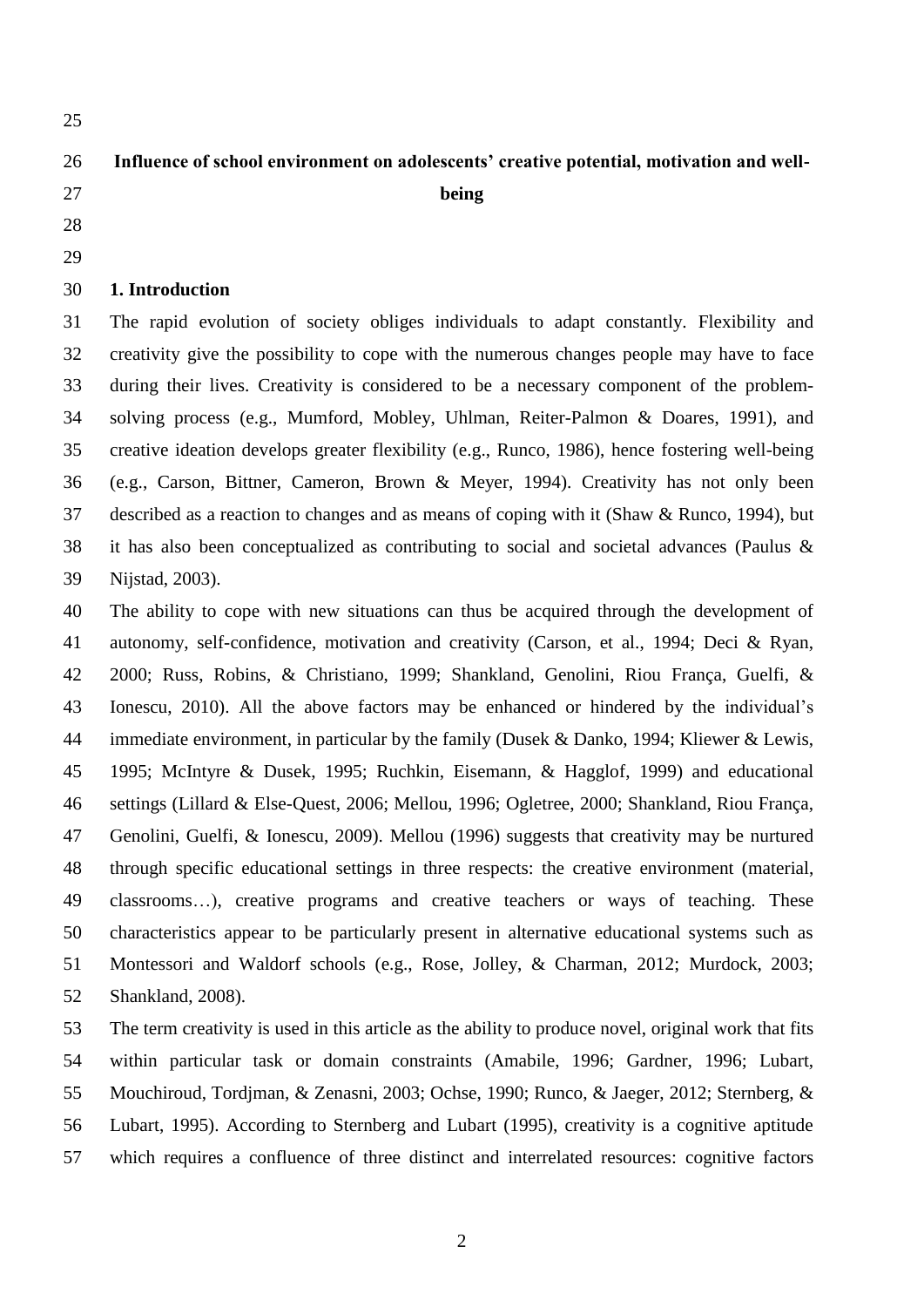(such as intelligence, knowledge), conative factors (such as personality, motivation, emotion) and environmental context. According to Snow (1994), levels of ability development and patterns of ability differentiation may result from different types of educational systems. However, each individual's learning history is also unique because individuals perceive situations differently according to their own background and interests. Thus, children's creative performances can be influenced by their conative aptitude, by their learning environment, and by the interaction between these two variables. The learning environment may have an impact on creative performances through explicit creativity development, for example by enhancing pretend play and role play in children according to their age (e.g., Russ et al., 1999) and by scheduling arts classes – as it can be observed in Waldorf schools (Rose, et al., 2012). Schools may also impact creativity indirectly through intrinsic motivation (Rathunde & Csikszentmihalyi, 2005) and well-being enhancement (Fredrickson, 2001).

# **1.1. Educational methods and creativity**

 The French traditional educational system is based on norms and rules that allow the class to remain as calm and structured as possible. Therefore, autonomy and risk taking are not emphasized, and pupils often remain passive. Memorization and theory applications are more practiced than integration or active thinking. Generally, teachers give exercises, which support the development of convergent thinking. There is usually one single right answer to the problem presented, leaving little room for divergent thinking. Moreover, creative thinking is rarely solicited except in arts classes. In addition, students are often in competition with one another. Therefore they cannot develop perseverance and intrinsic motivation, which are two important components of creative performances.

 Alternative educational practices based on Freinet, Montessori or Waldorf pedagogical methods appear to be characterized by: (1) autonomy development, (2) active participation in knowledge and skills acquisition and integration (not only memorization), (3) development of intrinsic motivation through activity choices (students may choose specific projects they wish to work on), and reduced competition (absence of marks, cooperation…; Lillard & Else- Quest, 2006). According to Deci and Ryan's model (1985), autonomy-supportive and competence-focused educational methods meet students' fundamental psychological needs – feelings of autonomy, competence and relatedness – thereby increasing intrinsic motivation and well-being (Ryan & Deci, 2001). Through these pedagogical methods, both convergent and divergent thinking may be used, and learning is aimed at developing autonomy through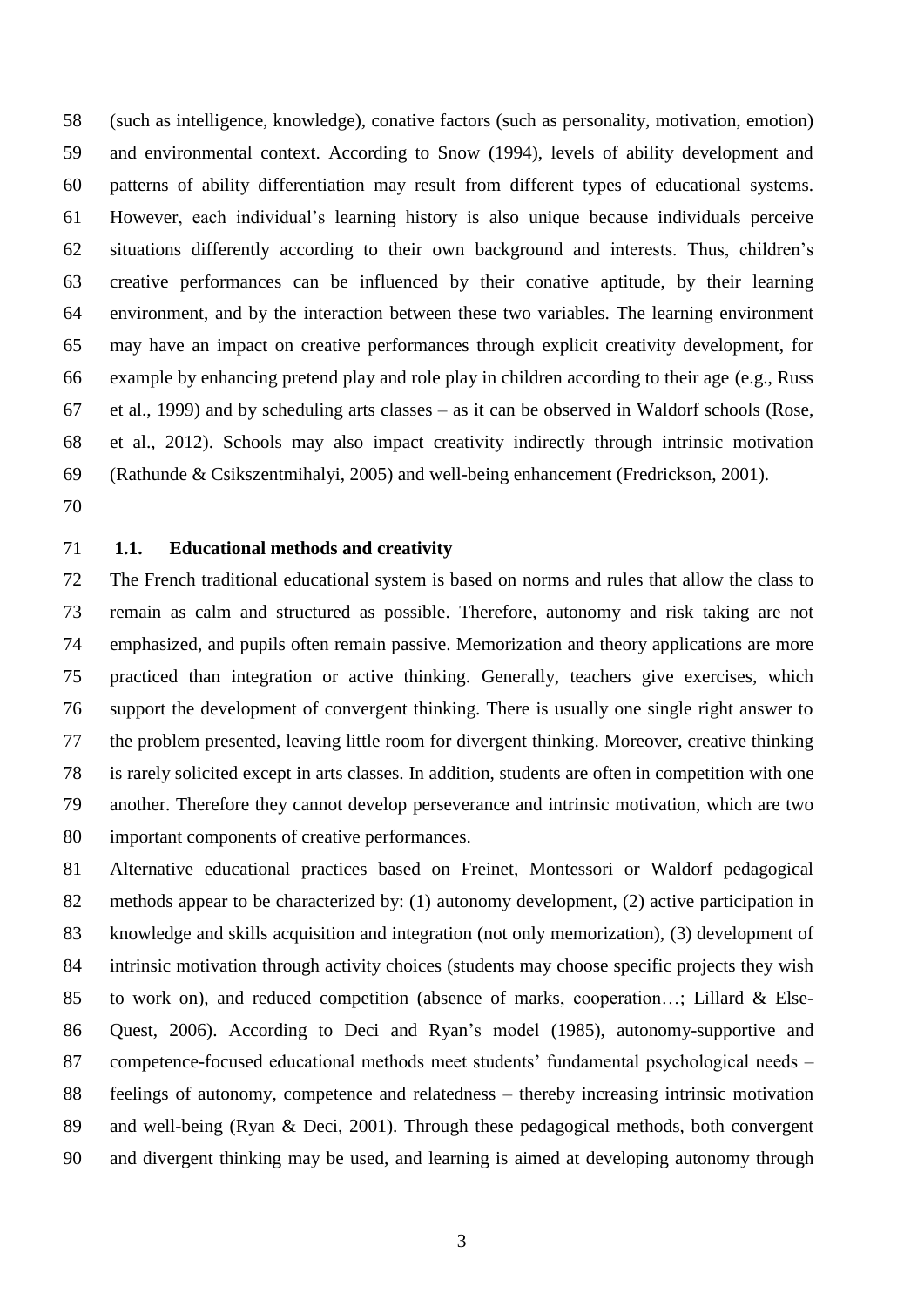the acquisition of skills and the development of psychosocial competencies rather than being mainly aimed at acquisition of knowledge (Kendal, 1992; Shankland, et al., 2009; Shankland, et al., 2010). Creative thinking is also particularly solicited through artistic activities – mainly in Waldorf (Steiner) schools – such as painting, modeling, sculpting and theatre.

 During the latter of the 20th century, several studies compaired children's performances in traditional and in alternative educational systems. Horwitz (1979) conducted a literature review from the 1930s to the late 1970s. Globally, children who were exposed to alternative educational methods showed less cognitive rigidity, more nuanced and imaginative thinking; they took more initiatives, were more open, and less conventional. Nevertheless, children exposed to alternative education outperformed those in traditional classes.

 Thomas and Berk (1981) conducted a literature review concerning the effects of different school environments on children's creativity, which also yielded inconclusive results. Their hypothesis was that the environment that best supports the development of creative performance is an intermediate one, neither too structured, nor too open or flexible. Their results highlighted a complex relation for the development of creativity, which is influenced by gender, type of educational system, and creativity type (verbal or figural). In particular, they found that (1) an intermediate environment best promoted creativity, and (2) that in general, boys were more creative than girls.

 Ogletree (2000), using Torrance's creativity tests (1976), also compared Waldorf and classical schools students' productions. Waldorf schools students showed greater creativity than traditional schools students (cited by Rose, et al., 2012). These results may also be explained by the diversity of artistic classes proposed in Waldorf schools and autonomous creative exercises carried out by the students themselves at home (Shankland, 2008). For example, based on the classes given by the teachers, students have to create their own folder composed of the class contents, adding information they have looked up, and decorated by drawings aiming at illustrating the lesson or simply aiming at making their folder more agreeable to read. The higher levels of creativity may also be explained by the fact that in these schools, parents are strongly recommended to restrict television use at home. As the number of hours watching television is correlated to reduced creativity (Christakis & Zimmerman, 2006), this constitutes a potential creativity factor in Waldorf students.

 Another study comparing Montessori, Waldorf and classical school students (Cox & Rowlands, 2000) underlined that Waldorf students productions were more accurate (proportions, perspective), detailed and also imaginative than those of other pupils. Where differences were found between classical school and Montessori pupils, the Montessori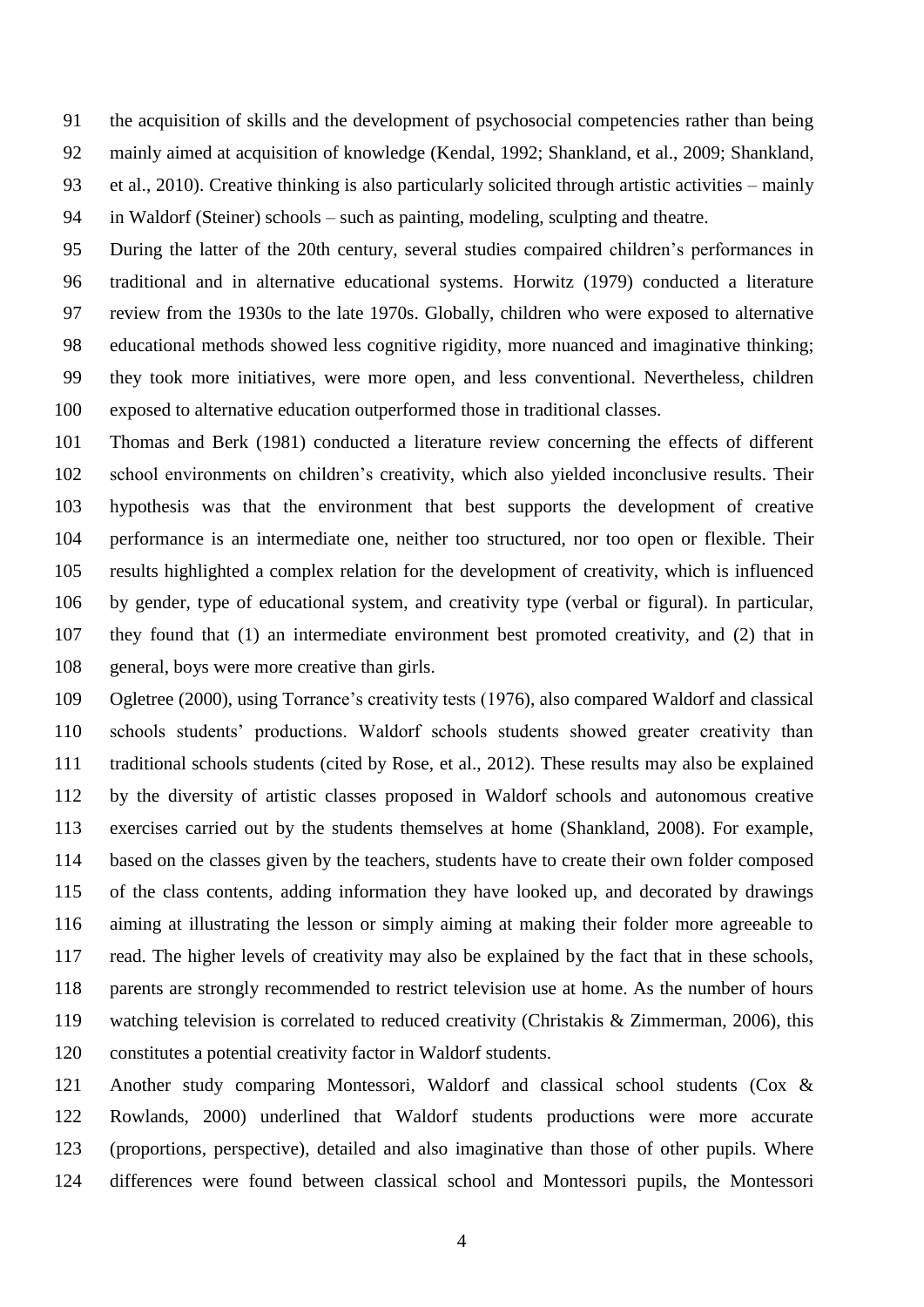children tended to do better than the others. More recently, Besançon and Lubart (2008) also studied the influence of educational methods on the development of children's creativity. Their results indicated that, in general, children attending alternative education systems (Montessori and Freinet in that study) obtained higher performances than children attending traditional schools. In what concerns the positive influence of alternative educational methods on creative development from year 1 to year 2, the results show that Montessori curriculum was associated with an overall increase in creativity, for all children whatever their initial creative ability levels. However, this was not observed for children in Freinet classes. This difference could be explained by the fact that the teaching staff varied in the schools in which some teachers used Freinet pedagogical practices, whereas other teachers only used classical methods. Thus, some children in year 2 had a teacher who used traditional methods. These variations across the two years of the study support the hypothesis concerning the influence of educational methods on creativity development.

#### **1.2. Motivation**

 Little use is made in alternative schools of marks which would operate as rewards or punishments for students (Shankland et al., 2010). Hence this type of education should lead to higher levels of intrinsic motivation (Deci, Koestner & Ryan, 1999, 2001). Furthermore, Amabile (1982) showed that the use of rewards has a negative impact on child creativity. Meta-analyses also underlined that any type of reward and external incitation such as school assessments lead to reduced intrinsic motivation even for an activity considered by the students as interesting in the first place (Cameron & Pierce; 1994; Deci et al., 1999, 2001). As opposed to these types of educational methods, alternative schools support student autonomy and social relationships which enhance student engagement in school activities as they act upon factors which have a positive impact on intrinsic motivation (Deci & Ryan, 2000; Furrer & Skinner, 2003; Ryan, Siller, & Lynch, 1994). Enhancing intrinsic motivation is all the more important as extrinsic motivation reduces creativity (Amabile, 1988; Cooper & Jayatilaka, 2006), while intrinsic motivation enhances creative performances (Jesus, Rus, Lens, & Imaginário, 2013). By focalizing individuals on activity results rather than on the activity itself – as does intrinsic motivation – extrinsic motivation may lead to reduced cognitive flexibility which encourages individuals to use specific algorithms which have proved to be efficacious in past experiences rather than to test more innovative solutions (Cooper & Jayatilaka, 2006).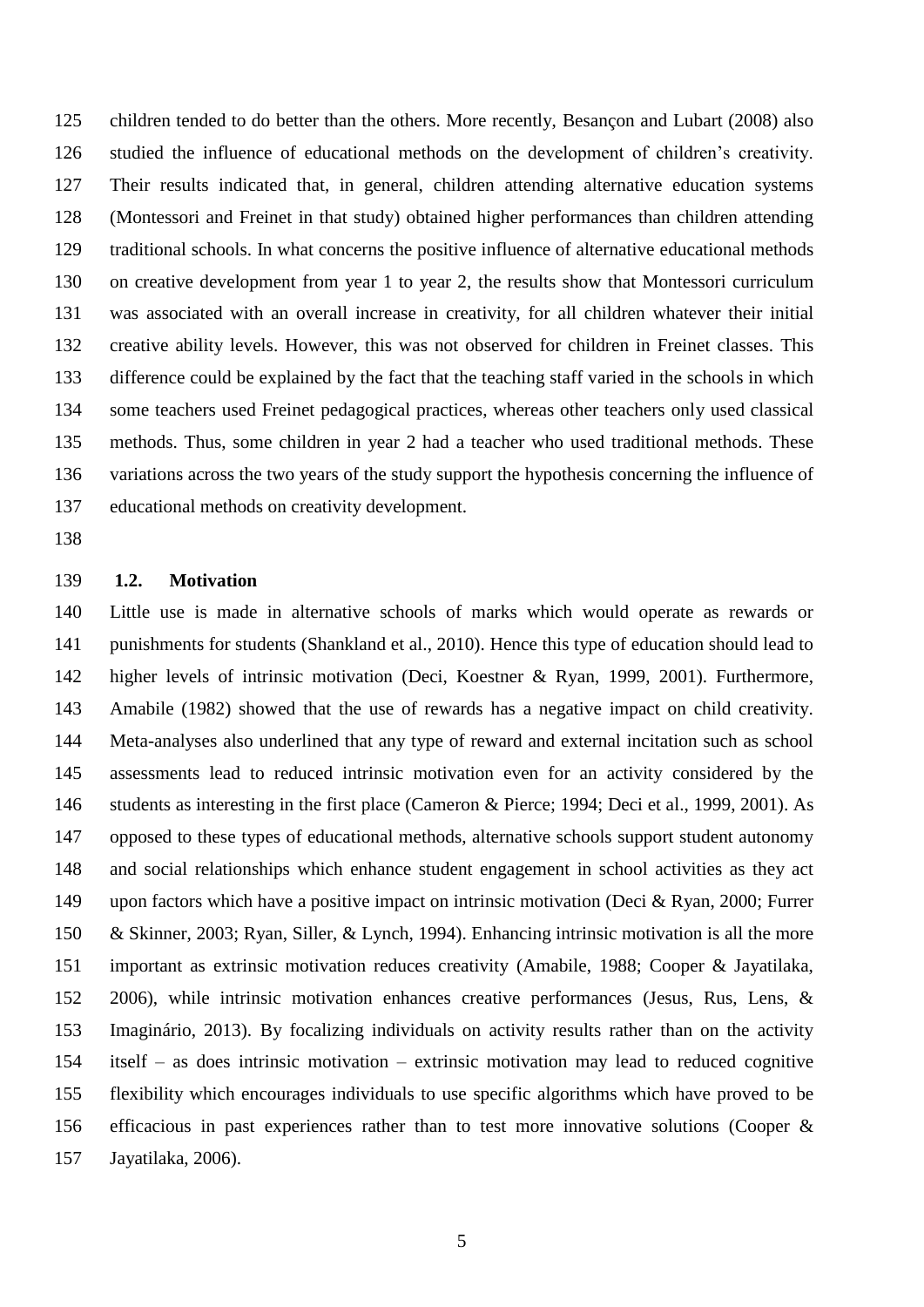# **1.3. Well-being**

 Alternative educational settings highlight the importance of student well-being at school. Since the definition of Subjective Well-Being (SWB) given by Diener in 1984, many research studies have been carried out on this subject. SWB is referred to as the experience of high levels of positive emotions, low levels of negative emotions, and a high level of satisfaction with life. In line with research studies on the impact of childrearing on well-being (Dusek & Danko, 1994; McIntyre & Dusek, 1995), researchers have suggested that alternative schools such as Steiner and Montessori show a similar pattern of education involving relatively high levels of responsiveness, as well as a high demand for age-appropriate behavior (Lillard & Else-Quest, 2006; Shankland et al., 2009). The hypothesis is thus made that these schools generate greater levels of SWB, which in turn should lead to higher creativity performances as suggested by a growing body of research on the links between positive affect and creativity (e.g., Amabile, Barsade, Mueller, & Staw, 2005; Hirt, Melton, McDonald, & Harackiewicz, 1996; Isen, Daubman, & Nowicki, 1987). Fredrickson's "Broaden and Build model" (2001) suggests that positive emotions *broaden* the momentary action and thoughts repertory (e.g., Fredrickson & Branigan, 2005), leading to higher levels of creativity and problem solving (as initially highlighted by Isen's studies, e.g., Isen, 1999; Isen, Daubman & Nowicki, 1987). These competencies constitute new strengths, thereby *building* sustainable resources to cope with adversity (e.g., Fredrickson, Mancuso, Branigan, & Tugade, 2000).

 Since the initial work carried out by Isen and colleagues, there has been a growing interest in the link between positive emotions and creativity (for a meta-analysis see Davis, 2009). Isen, and colleagues (1987) showed that positive emotion induction improved creative performances. They originally explained this phenomenon through greater attention towards the task presented which would enhance the perception of details that could generally be ignored. They also argued that positive emotions would facilitate access to positive memories which are assumed to be more numerous than negative ones. A decade later, a neurocognitive model of positive emotions suggested that creative problem solving is improved, in part because of increased dopamine release in the anterior cingulate which enhances cognitive flexibility and facilitates the process of selection among various cognitive perspectives (Ashby, Isen, & Turken, 1999). Research in this field continues to explore the links between positive affect and creativity. A recent study carried out by Masmoudi and Charaf (2013) appears to confirm this assumption. They presented a creative task with positive or negative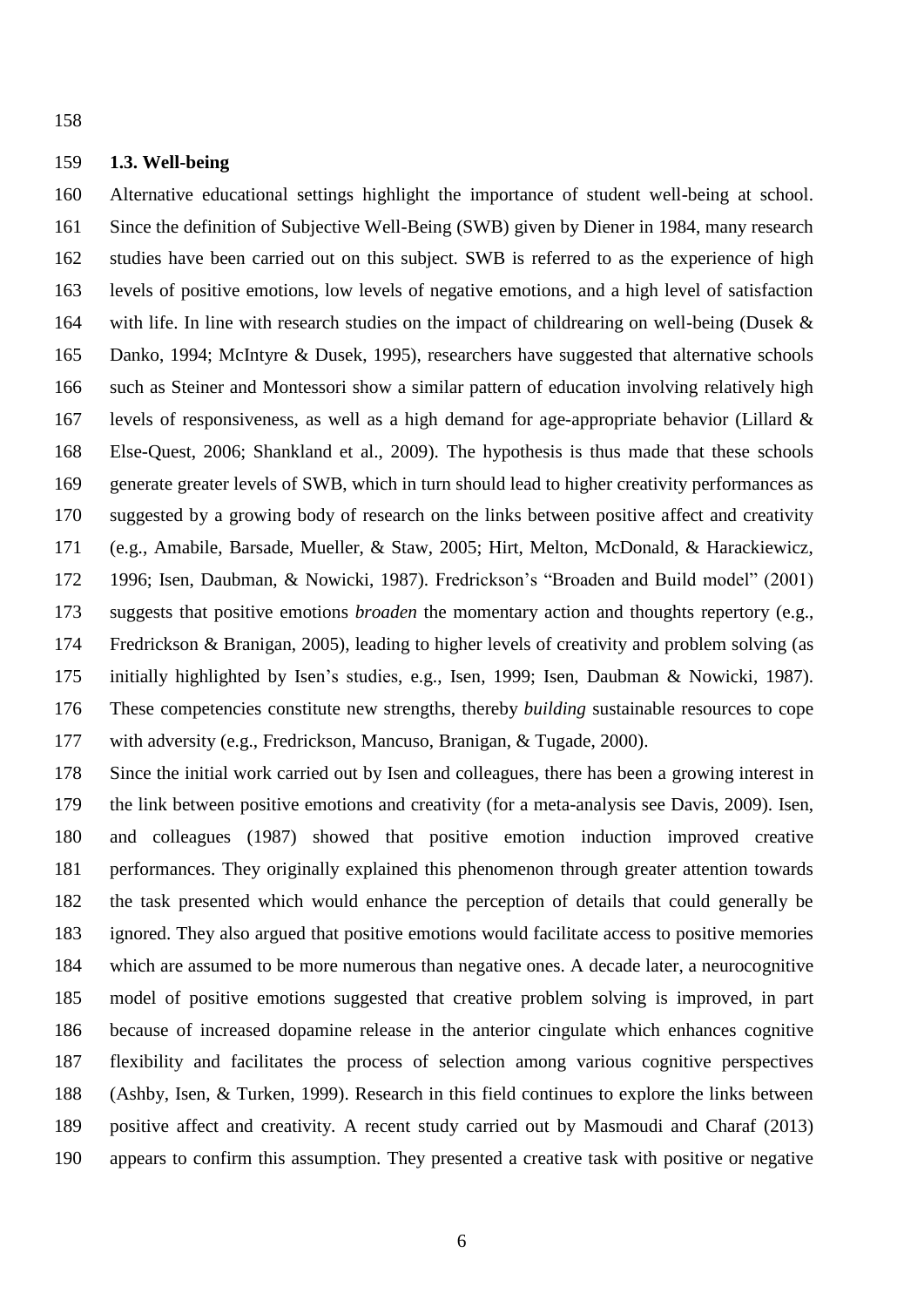valance words or with neutral ones and measured creative performances comparing these three groups. The results indicate that positive words generated greater verbal fluency, flexibility and originality.

 With time, the models conceptualized to understand the relationship between emotions and creativity have become more complex and differentially explain the role of emotions on various creativity facets according to valance, arousal and intensity (De Dreu, Baas, & Nijstad, 2008; Kaufman & Vosbung, 2002; Lin, Tsai, Lin, & Chen, 2014; To, Fisher, Ashkanasy, & Rowe, 2012; Tsai, Lin**,** & Lin**,** 2013). Indeed, emotions appear to influence the different creative performances through distinct mechanisms. For example, Lin and colleagues (2014) showed that positive emotions enhanced creative performances either through cognitive flexibility (which totally mediated the relationship between positive emotional states and insight problem solving), while divergent thinking was rather associated with arousal levels. However, positive emotions remain central to these models, and ways of enhancing positive emotions in students have been tested since the early developments of positive psychology at school (see in particular publications on the Penn Resiliency Program; for a meta-analysis of its effects, see Brunwasser, Gillham, & Kim, 2009). Although these research studies focused on positive moods or states – most frequently induced (Kaufman & Beghetto, 2009) – rather than on general well-being, some studies have shown that happier students are more creative (e.g., Cacha, 1976). In the same way, happy workers appear to be more creative (Yuan, 2015).

 Even though the benefits of creativity on intrinsic motivation and cognitive tasks have been documented (see Amabile, 1996), formal creativity or arts classes are often considered as less relevant to education or as mainly extra-curricular activities (Aljughaiman & Mowrer- Reynolds, 2005). Contrary to this belief, a survey underlined that in Steiner schools, teachers considered arts and creativity as a central component of all classes (Woods, Ashley, & Woods, 2005). Most of these teachers (95%) also highlighted that artistic and creative skills were an essential feature of Waldorf school teachers. As other studies carried out on alternative schools such as Montessori have also underlined greater levels of intrinsic motivation (Rathunde & Csikszentmihalyi, 2005), and studies on former alternative school students highlighted higher levels of SWB (Shankland et al., 2010) – lower levels of anxiety and depression symptoms and higher levels of satisfaction with life – it was assumed here that these students would perform better on creative tasks compared to traditional school students.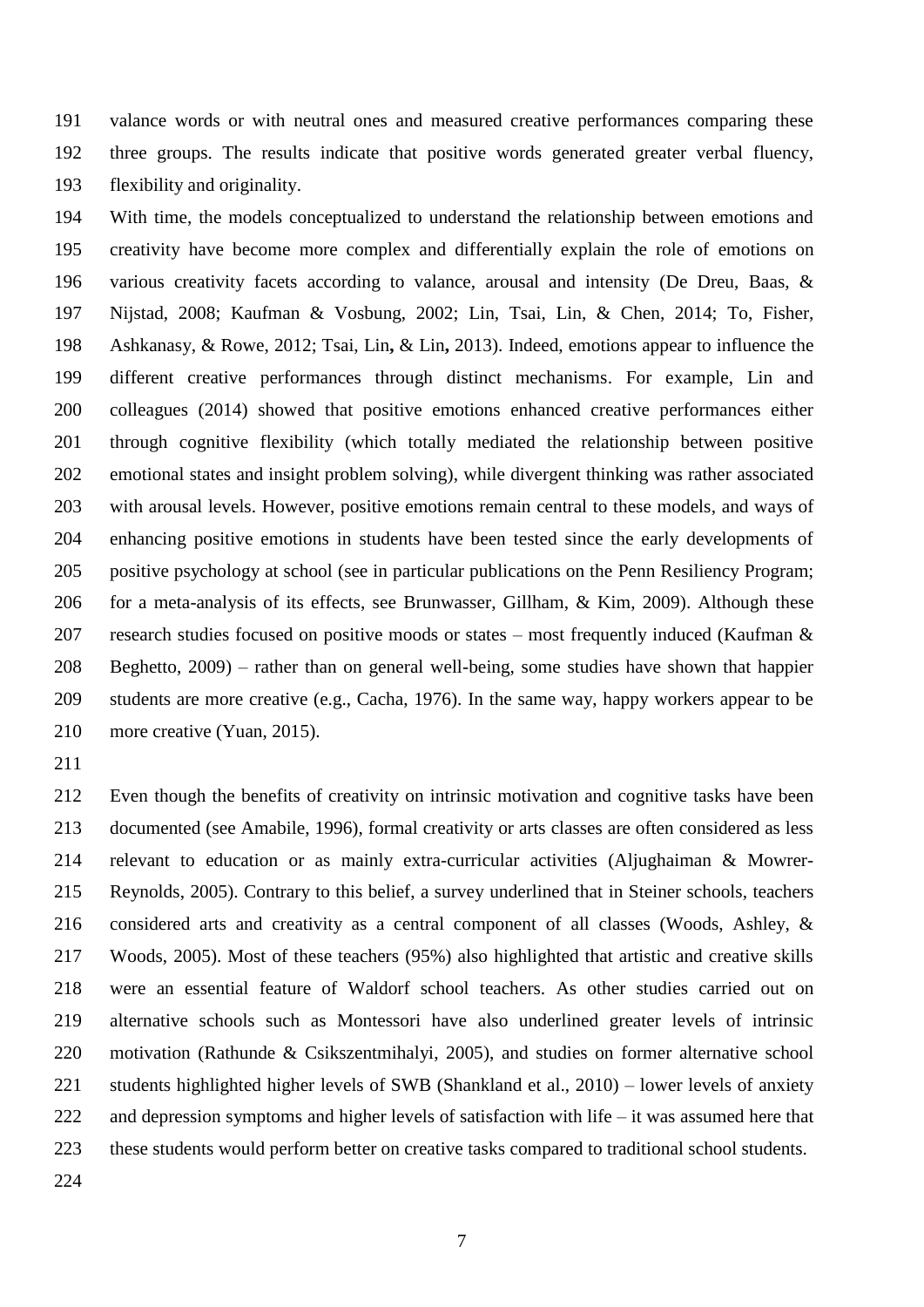### **1.4. Present Study**

 In the current study, we examined the relationship between learning environment and students' creative performances, as well as its correlations with motivation and well-being. Based on the literature, we first tested the hypothesis according to which the type of pedagogy influenced the level of creativity, motivation and well-being. Secondly, we tested whether (1) creativity related to motivation, and (2) how creativity related to well-being.

#### **2. Method**

# **2.1. Participants**

 The data analyzed in this study was obtained from a sample of 131 French adolescents (48.9% 235 boys, 51.1% girls; mean age = 12.74,  $SD = 0.97$ : 41 from a Waldorf school, alternative education; 90 from a traditional school. Each sample was recruited from schools in the vicinities of Paris.

 Authorizations were first sought from the headmaster and teachers and then the students' parents. Only children whose parents had agreed to participate were included in the results of 240 this research.

### **2.2. Material**

# *2.2.1. Creativity measure – Evaluation of Potential of Creativity (EPoC, Lubart, Besançon & Barbot, 2011)*

 The authors considered creativity as a multifaceted, domain-specific construct, so instruments to measure creativity may vary as a function of the domain-component aimed at being measured. Moreover, it is possible to categorize the numerous micro-processes involve in creative potential into two main sets, called divergent-exploratory processes, and convergent- integrative processes. According to this point of view, these tests battery measures two key creative thinking-process clusters (divergent-exploratory and convergent-integrative) in verbal-literary and graphic domains (with forthcoming extensions in other domains such as social, scientific and musical domains, see Table 1). In the Divergent-Exploratory thinking tasks for graphic domain (DG index), test-takers must generate as many drawings as possible using a simple abstract shape (DG1 – Abstract Stimulus) or a familiar object (DG2 – Concrete Stimulus) as starting point, in a limited time (10 minutes). Similarly, divergent-exploratory thinking tasks in the verbal domain (DV index) consist of generating either multiple simple story-endings in response to a unique story-beginning (DV1 – Story Endings), or multiple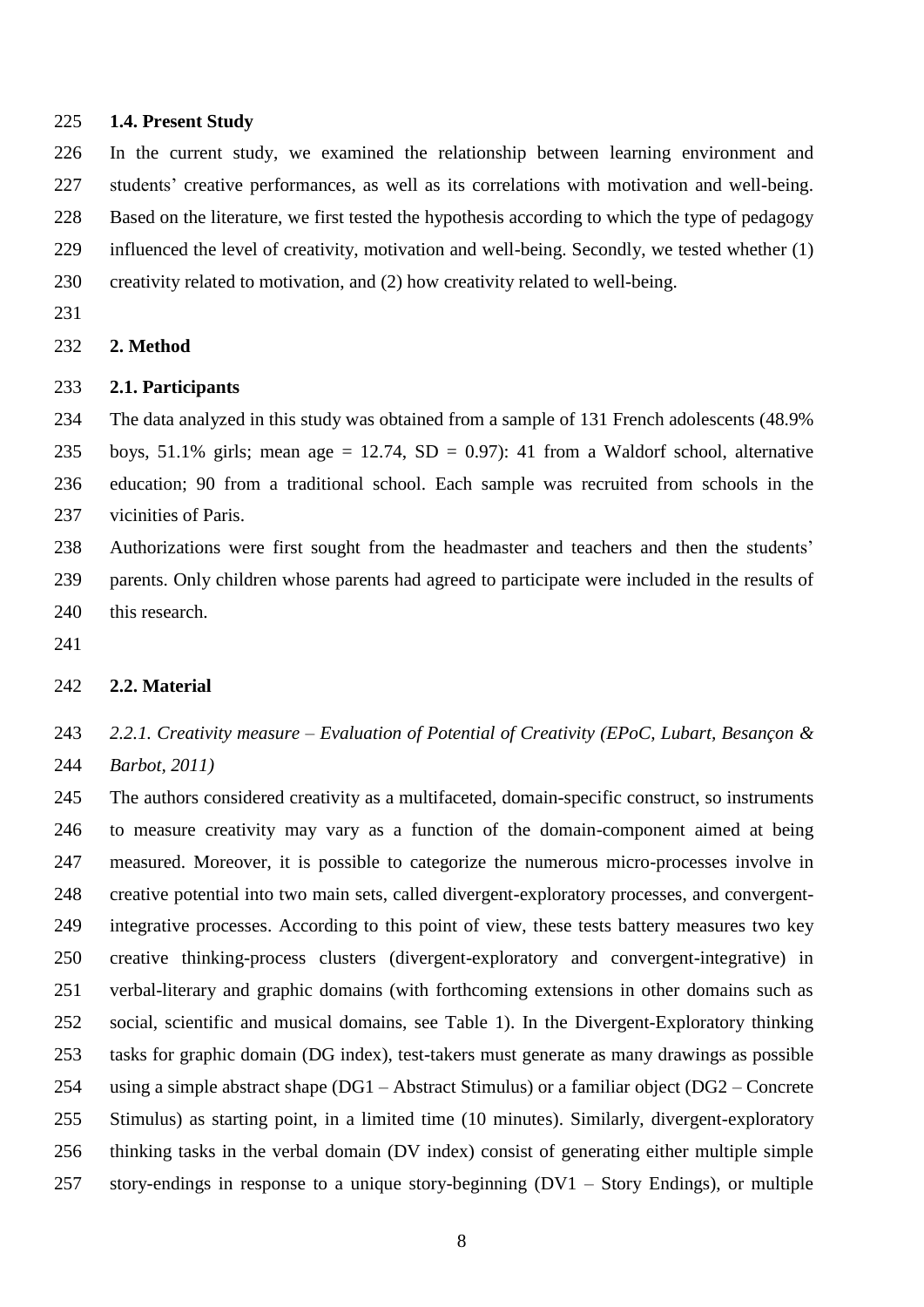| 258 | story-beginnings in response to a unique story-ending $(DV2 - Story Beginning)$ , in 10                          |  |  |  |  |  |
|-----|------------------------------------------------------------------------------------------------------------------|--|--|--|--|--|
| 259 | minutes. In contrast, the convergent-integrative tasks in the graphic domain (IG index) engage                   |  |  |  |  |  |
| 260 | test-takers to produce a complete, original drawing, using at least four out of eight abstract                   |  |  |  |  |  |
| 261 | shapes (IG1 – Abstract Stimuli) or familiar objects (IG2 – Concrete Stimuli) provided as a                       |  |  |  |  |  |
| 262 | basis for their composition (within the 15 minutes allowed for these tasks). Similarly, in the                   |  |  |  |  |  |
| 263 | convergent-integrative tasks applied to the literary-verbal domain, test takers have to produce                  |  |  |  |  |  |
| 264 | a complete story either based on a provided story title $(IV1 - Story Title)$ , or on the                        |  |  |  |  |  |
| 265 | integration of imposed fictional characters $(IV2 - Story Characteristics)$ .                                    |  |  |  |  |  |
| 266 |                                                                                                                  |  |  |  |  |  |
| 267 |                                                                                                                  |  |  |  |  |  |
| 268 | Insert Table 1 about here                                                                                        |  |  |  |  |  |
| 269 |                                                                                                                  |  |  |  |  |  |
| 270 |                                                                                                                  |  |  |  |  |  |
| 271 | Concerning Divergent-Exploratory thinking tasks, several studies show that fluidity is                           |  |  |  |  |  |
| 272 | strongly linked to the originality of ideas. Lubart et al. (2003) have shown that the more                       |  |  |  |  |  |
| 273 | original ideas tend to be produced later during divergent thinking. Hence Divergent-                             |  |  |  |  |  |
| 274 | Exploratory thinking tasks are norm-referenced (comparison of an individual's number of                          |  |  |  |  |  |
| 275 | relevant responses generated in response to the task, in comparison to her or his reference                      |  |  |  |  |  |
| 276 | group), while Convergent-integrative tasks are assessed using the Consensual Assessment                          |  |  |  |  |  |
| 277 | Technique (CAT, Amabile, 1982), rated by at least three independent and qualified judges                         |  |  |  |  |  |
| 278 | (that is, the creative productions are assessed with regard to a set of defined rubrics <sup>1</sup> , ranging   |  |  |  |  |  |
| 279 | from "1-low creativity" to "7-high creativity"). Three raters ( $M_{\text{age}} = 38.9$ ; SD = 4.7) assessed     |  |  |  |  |  |
| 280 | story creativity and drawing creativity. Judges were university professionals or PhD students                    |  |  |  |  |  |
| 281 | who work regularly in the field of creativity. The inter-rater reliability is good ( $\alpha$ > .80) for         |  |  |  |  |  |
| 282 | the four integrative tasks ( $\alpha$ IG1 = .83; $\alpha$ IG2 = .85; $\alpha$ IV1 = .91 and $\alpha$ IV2 = .90). |  |  |  |  |  |
| 283 |                                                                                                                  |  |  |  |  |  |

<u>.</u>

<sup>&</sup>lt;sup>1</sup> For example, score 1 in the integrative task graphic corresponds to the rubric "very poor, total lack of idea" whereas score 7 corresponds to "a very original idea that encompassed all elements". For the verbal integrative task, score 2 means "a story which includes banal or traditional ideas" and score 7 corresponds to an "original story, well built with many details".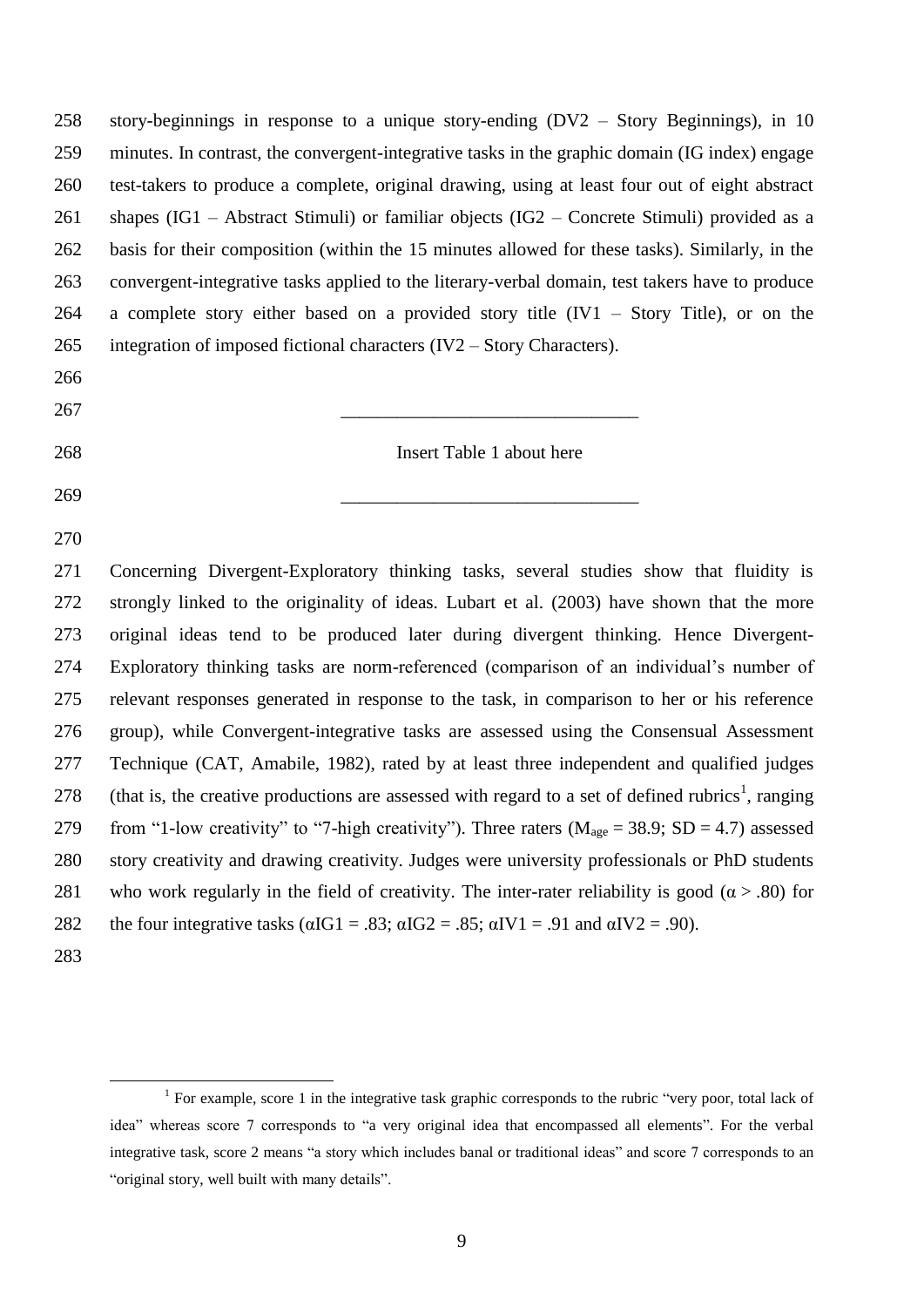### *2.2.2. Motivation measures*

 We used an adapted version of the 20 items Academic Motivation Scale (Vallerand, Blais, Brière, & Pelletier, 1989). The adaptation consisted of adapting items to be more comprehensive to early teenage students and we measured only one form of intrinsic motivation out of three. Participants had to fill out the questionnaire by answering on a 5 point Likert scale ranging from: "Totally disagree" to "Totally agree". This scale enables one to 290 measure: intrinsic motivation for knowledge ( $\alpha$ =.84, eg. Because I experience pleasure and 291 satisfaction while learning new things), external regulation extrinsic motivation ( $\alpha$ =.75, eg. 292 Because I want to have good life later on), introjected regulation extrinsic motivation ( $\alpha = 82$ , eg. Because of the fact that when I succeed in school I feel important), identified regulation 294 extrinsic motivation ( $\alpha$ =.74, eg. Because this will help me make a better choice regarding my 295 career orientation), and amotivation ( $\alpha$ =.77, eg. Honestly, I don't know; I really feel that I am wasting my time in school). We only used intrinsic motivation because in the present study the other types of intrinsic motivation did not yield more information on the self-determination continuum contrary to the types of extrinsic motivation.

#### *2.2.3. Well-being measures*

 We used the 5 items Satisfaction With Life Scale (Diener, Emmons, Larsen, & Griffin, 1985) which is one of the most cited subjective well-being scale in research studies. The aim of integrating this scale was to have a global measure of individual subjective well-being through the assessment of general life satisfaction. The French validation was carried out by Blais, Vallerand, Pelletier, and Brière (1989). Participants answered each item (eg. In most ways my life is close to my ideal) on a seven-point Likert scale ranging from: "Totally 307 disagree" to "Totally agree". Internal consistency of the scale was satisfactory ( $\alpha$ =.86).

 A second well-being measure was used: the 7 items Students' Life Satisfaction Scale (Huebner, 1991). This scale aims at assessing student general satisfaction (eg. My life is better than most kids). Participants rated their satisfaction on a six-point Likert scale ranging from: "Totally disagree" to "Totally agree". Internal consistency of the scale was satisfactory  $(\alpha = .83)$ .

#### **2.3. Procedure**

 Students were seen in three successive collective sessions, per class, and each session (around 45 minutes each) was separated by one week. The battery EPoC was administered in two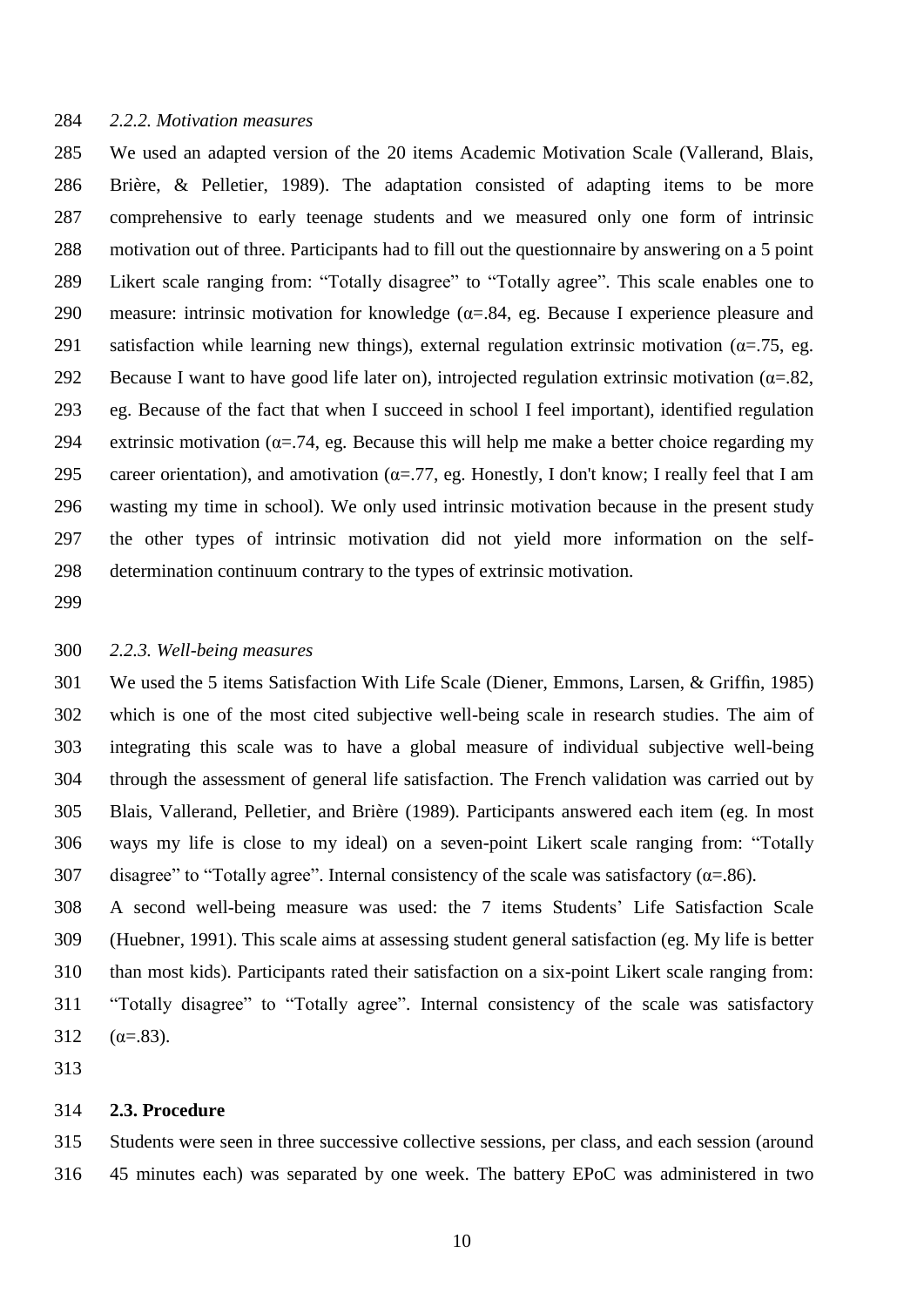sessions, each of which included four tasks (DG1, DV1, IG1, IV1 in the first session, and DG2, DV2, IG2, IV2 in the second session). During the last session, students completed motivation and well-being questionnaires.

#### **2.4. Data Analyses**

 For the following statistical analyses, missing data (less than 5%) were imputed in order to complete the scale by using the SPSS (version 22) expectation-maximization procedure. This procedure is considered as superior to other methods (Allison, 2002) such as removing participants with missing data (list-wise deletion).

# **3. Results**

#### **3.1. Preliminary analyses**

 The results show that Waldorf students were slightly older (M=12.83, SD=0.66) than traditional school students (M=12.24, SD=.60; t(129)=13.70, p<.001). We will therefore control for age in further analyses.

 In order to determine the number of factors to be extracted we used the SPSS procedure developed by O'Connor (2000) using parallel analyses. These analyses are based on Monte Carlo simulations which enable the number of factors which may be extracted from the set of data to be determined while minimizing data loss and without enhancing random data. This method consists of generating a hundred matrices of random numbers of similar size in terms of participants and factors as the actual sample. The Eigenvalue of each factor extracted from the matrices were used to calculate the mean and standard deviation of the distribution randomly selected among the matrices identical to the set of data considered. The value 340 corresponding to the  $95<sup>th</sup>$  percentile was used as a threshold beneath which the factors are considered as potentially randomly extracted (Cota, Longman, Holden, Fekken, & Xinaris, 1993; Turner, 1998). As shown in Table 2, the parallel analyses method enables to select only 343 two factors, as the value of the third factor (1.01) is inferior to the  $95<sup>th</sup>$  percentile (1.18).

| ⌒<br>.<br>ັ |  |
|-------------|--|
|             |  |

- Insert Table 2 about here
- 
- \_\_\_\_\_\_\_\_\_\_\_\_\_\_\_\_\_\_\_\_\_\_\_\_\_\_\_\_\_\_\_\_
-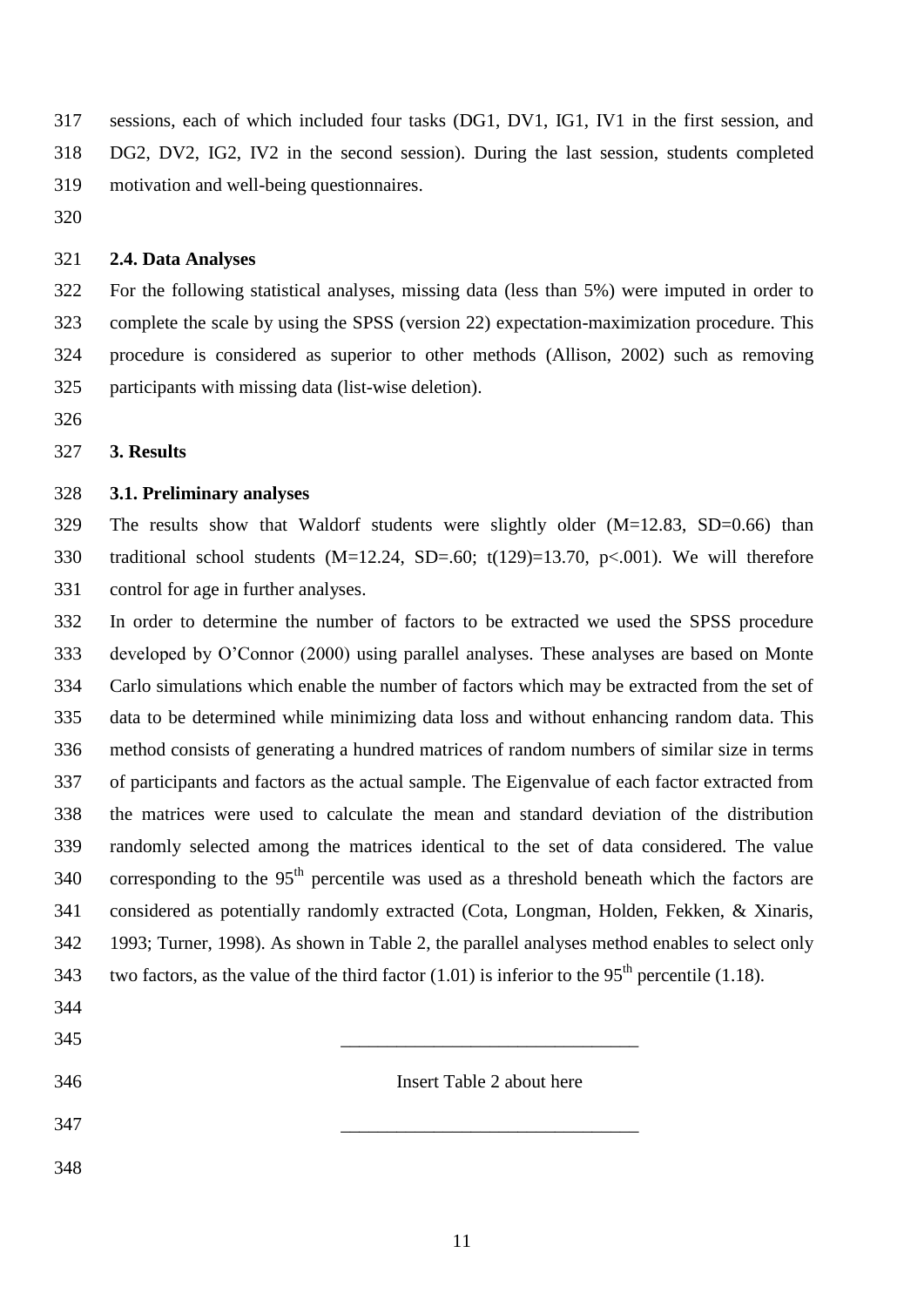We selected an oblimin rotation because we hypothesized that the factors were correlated. The results of the principal component factor analysis with oblimin rotation explained 46.30% of the total variance. The first factor explained 29.82% of the total variance. After rotation, the four integrative thinking items of this factor (IT) presented loadings superior to .40 while the divergent thinking items (DT) all presented loadings inferior to .30. Conversely, on the second factor which explained 16.48% of the variance, after rotation the four DT items presented loadings superior to .40 whereas the IT items all presented loadings inferior to .30. 

### **3.2. Main results**

### *3.2.1. Creativity*

 For the variance analyses we carried out a MANOVA because the dependent variables were correlated and age difference between the two groups was significant and thus included as a control variable. There were no significant differences between Waldorf (M=0.14, SD=0.60) and traditional schools (M=-.09, SD=0.73) regarding Divergent Thinking (F[1,128]=0.22, p>.05) and Integrative Thinking (Waldorf: M=3.98, SD=0.71; traditional schools: M=3.43, SD=0.82; F[1,128]=2.18, p>.05,  $\eta^2$ =.11).

# *3.2.2. Self-determined motivations*

 The results show a significant difference between the three types of extrinsic regulations (external, introjected and identified) and the type of educational method, as shown in Table 3. Students from the traditional educational system showed more extrinsic motivation than Waldorf school students. However, no significant difference appeared for intrinsic motivation scores (F[1,107]=0.00, ns), external motivation (F[1,107]=0.88, ns) or amotivation scores (F[1,107]=0.20, ns).

| 373 |                           |
|-----|---------------------------|
| 374 |                           |
| 375 | Insert Table 3 about here |
| 376 |                           |
| 377 |                           |
| 378 |                           |
| 379 | Insert Table 4 about here |
| 380 |                           |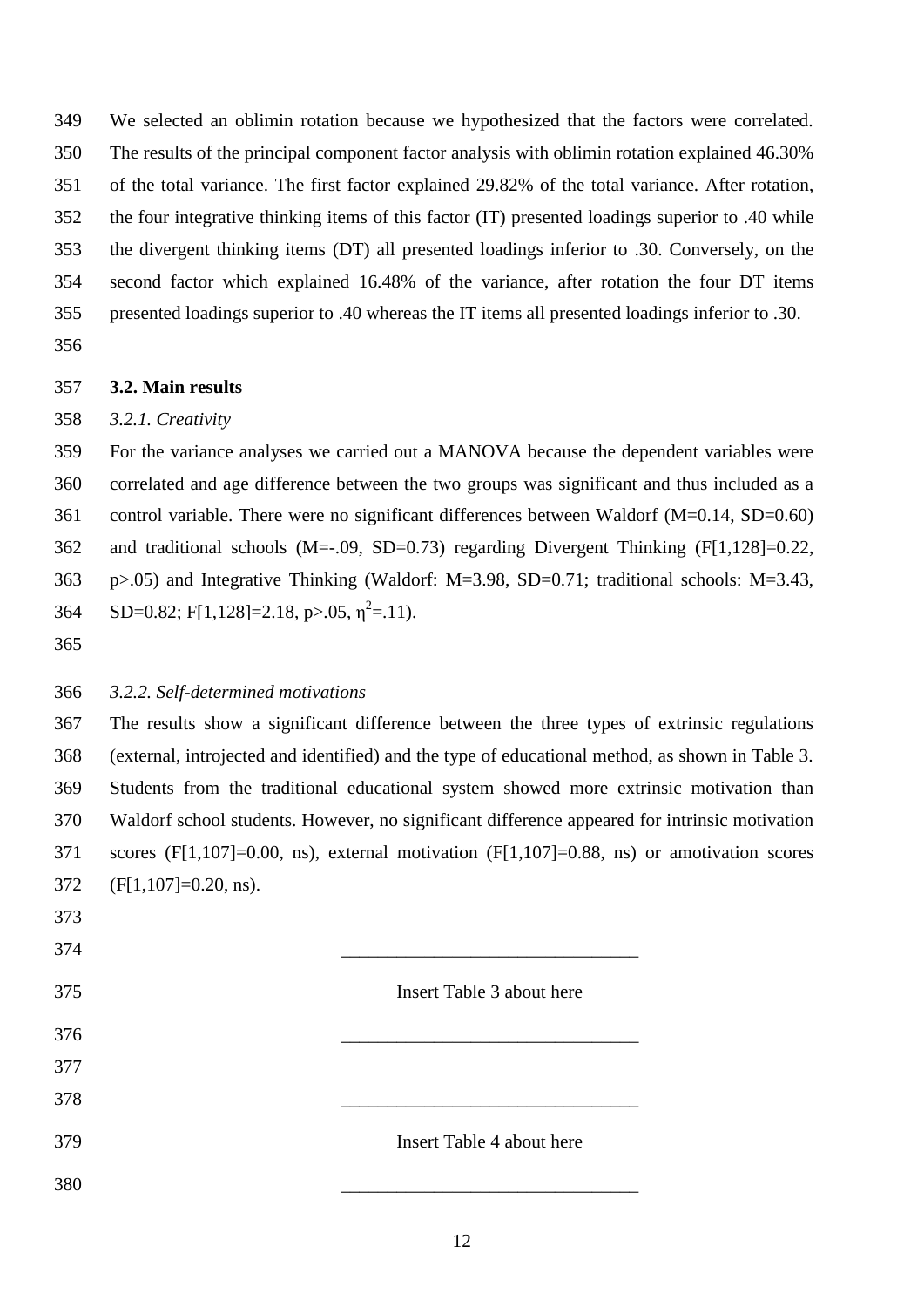As shown in Table 4, significant correlations appear between the different types of motivations and the creativity scores: negative correlations between extrinsic regulations and integrative thinking scores, but the greater the degree of self-determination of the motivation type the weaker the correlation: for the total sample, a negative correlation is observed for IT 386 and external regulation ( $r=-.27$ ,  $p<-01$ ), while the weakest negative correlation is between IT and introjected regulation (r=-.22, p<.05) but no relation is observed with identified regulation (r=-.14, ns). However, this effect of the type of extrinsic motivation is mainly observed for the Waldorf students. For this subsample, the relationship between IT and the different types of 390 regulations ranges from a .50 correlation ( $p<0.01$ ) to a -.39 correlation ( $p<0.05$ ), while in the traditional school subsample there was no significant correlation between these variables. In the traditional school subsample, the significant correlations concern IT and amotivation 393 scores ( $r = -0.29$ ,  $p < 0.01$ ), and DT and introjected regulation ( $r = -0.33$ ,  $p < 0.01$ ). The correlational patterns between motivation and creativity are thus different according to the educational methods under study.

### *3.2.3. Well-being*

 No significant difference between Waldorf (M=4.76, SD=1.14) and traditional school (M=4.85, SD=1.48) students was observed for general satisfaction with life (F[1, 128]=0.12, ns), but there were significant differences between Waldorf (M=4.36, SD=0.90) and traditional school (M=4.18, SD=1.19) student life satisfaction scores F[1, 128]=8.20, p<.01). When analyzing the Waldorf school subsample data, a negative correlation appears between 403 well-being measures and Integrative Thinking: SWLS and IT (r= -.48, p<.001), and SLSS and IT (r=-.41, p<.001). The results suggest that the students who scored high on IT reported lower levels of life satisfaction. No correlation was shown for the traditional school subsample in what concerns the link between well-being and creativity.

- 
- \_\_\_\_\_\_\_\_\_\_\_\_\_\_\_\_\_\_\_\_\_\_\_\_\_\_\_\_\_\_\_\_
- Insert Table 5 about here
- \_\_\_\_\_\_\_\_\_\_\_\_\_\_\_\_\_\_\_\_\_\_\_\_\_\_\_\_\_\_\_\_
- 
-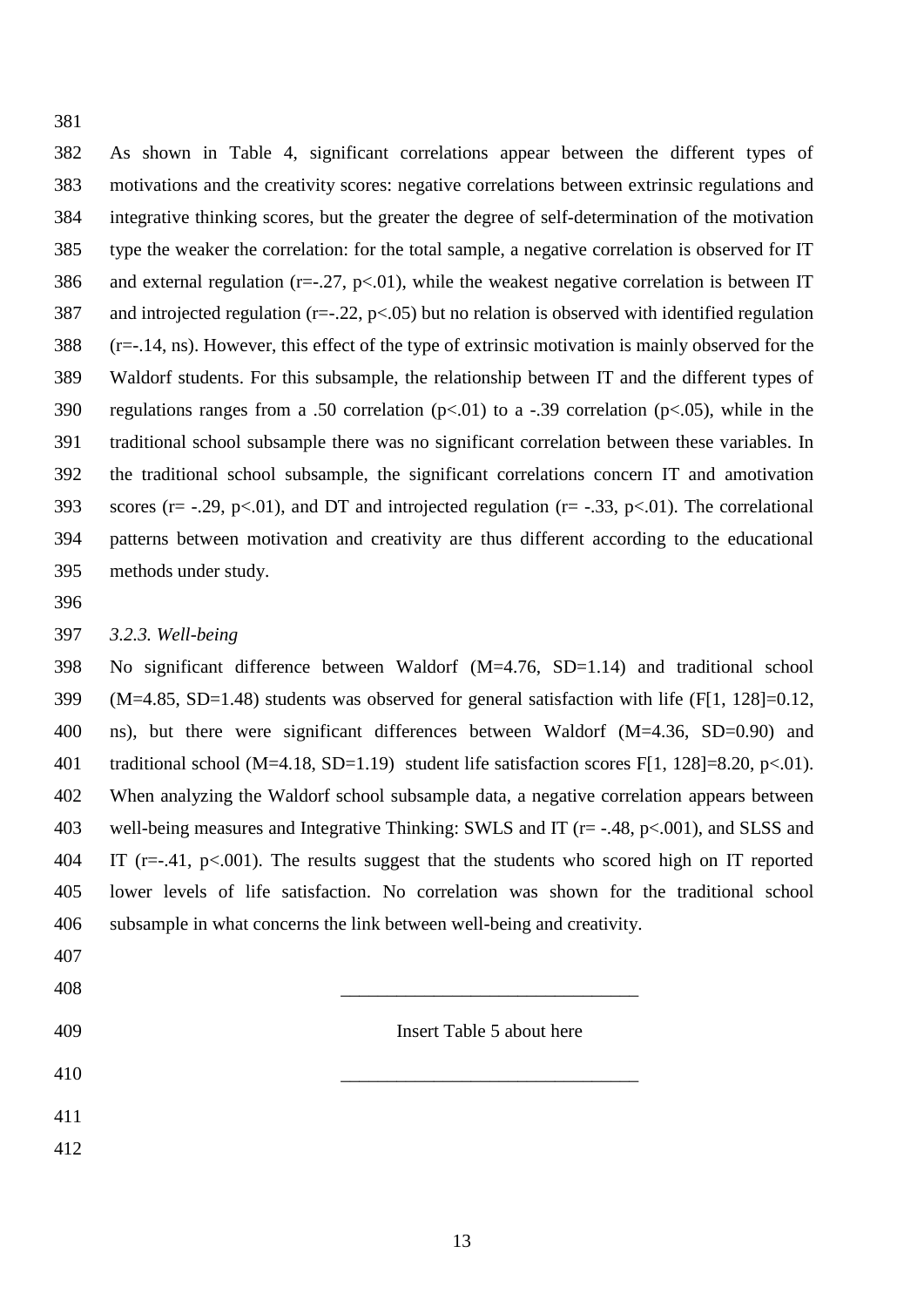### **4. Discussion**

 Two main set of hypotheses were examined. The first one concerned the relationship between pedagogical methods and creativity, motivation and well-being. Contrary to our expectations, our results do not show an effect of the type of pedagogy on creative potential on Divergent or Integrative Thinking. Several explanations can be put forward. First, the pedagogical methods studied were different from the previous study carried out on this question (Waldorf for the present study vs. Montessori and Freinet in the previous study). Second, the experimental design was different: collective versus individual task completion. These differences should be controlled in future research.

 In what concerns motivation, our results show an effect of the type of school on extrinsic motivation: students from traditional school settings were more extrinsically motivated than 424 students from the Waldorf school. These results are consistent with previous work (Deci et al., 1999, 2001). Regarding well-being, our results did not highlight any difference in general life satisfaction, but in student life satisfaction. This may be explained by the fact that general life 427 satisfaction is influenced by other variables such as personality traits (DeNeve & Cooper, 1998) and family relationships (e.g., Bendayan, Blanca, Fernández-Baena, Escobar, & Victoria Trianes, 2013), whereas student life satisfaction is directly impacted by educational methods and systems (e.g., Shankland et al., 2010), and the way they influence teacher- student relationships, type of motivation and general relationships between students at school. Our second set of hypotheses concerned the relationship between creativity and motivation on the one hand and creativity and well-being on the other hand. Our results highlighted a negative relationship between creativity and extrinsic motivation: the stronger the extrinsic motivation, the less creative the children were on integrative thinking tasks. A pedagogy focused on the development of individual potentialities generates less extrinsic motivation and hence does not diminish the potential of integrative thinking. This finding is congruent with previous work (Cooper & Jayatilaka, 2006; Furrer & Skinner, 2003; Ryan et al., 1994). However, contrary to our expectations, our results did not show any relationship between creativity and well-being, except for Waldorf school pupils with the opposite correlation to that hypothesized: the more creative the pupils were, the less satisfied they were with their current life. While only speculations can be proposed in the present case, we could hypothesize that well-being measures may generally be completed with the intent to communicate a good impression (social desirability). Therefore, the more the participant tries to correspond to an awaited standard, the less creative they may be. The social desirability bias could thus help us understand why greater creative performances in Waldorf students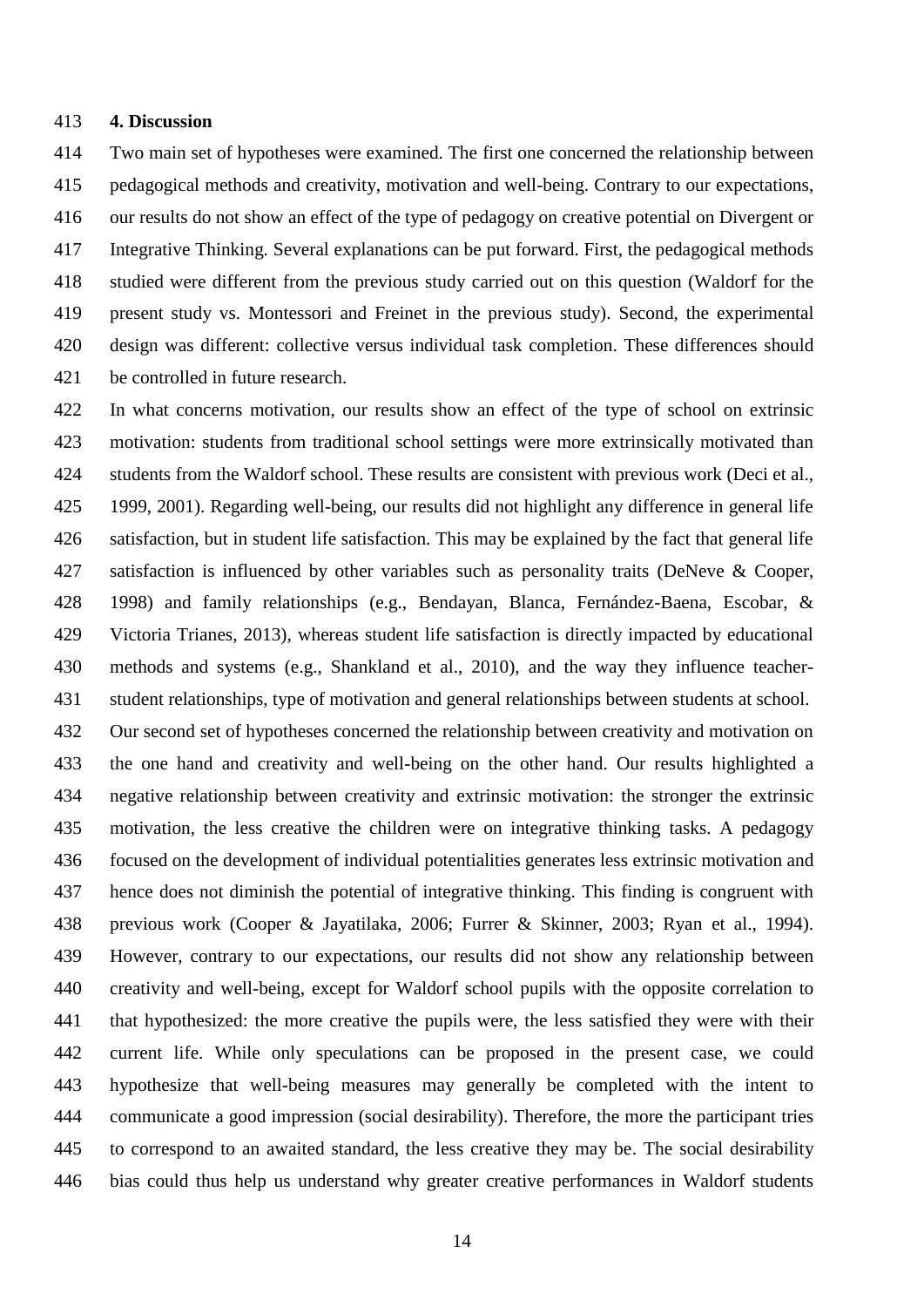were correlated to lower levels of satisfaction with life. This bias is recurrently underlined in various research fields. Almost half the studies reported in van de Mortel (2008) showed an influence of social desirability on self-reported measures, and social desirability has been highlighted as being potentially an even greater bias in positive psychology research (Osin, 2009), as such studies tackle desirable phenomena such as well-being and flourishing (Seligman & Csikszentmihalyi, 2000).

 Hence, a first limitation of the present study is the absence of use of a social desirability scale. A second important limitation concerns the fact that students were not randomly assigned to a particular school setting. Therefore, it is not possible to determine whether the educational method in itself leads to higher creative performances as other factors have not been controlled for. A third limitation concerns the focus on a single alternative pedagogy (Waldorf). Indeed, each alternative school has it specificities which may differently impact creativity and well-being. Further research studies should therefore include various pedagogical methods, such as Montessori, Freinet and Waldorf. Moreover, it would be interesting to compare the results on the EPOC battery obtained by these adolescent groups with a more consequent reference group and to verify the factorial structure of the test. A further limitation is the lack of information about the time the students have spent in their present school system, information which should be included in future research in order to control for this variable when measuring impact on creative potential.

 To conclude, the results obtained in the present research study highlight lower levels of extrinsic motivation in Waldorf schools which is linked to higher divergent creativity scores. Future research studies on well-being may want to use other types of measures which can be considered as health promotion factors rather than current life satisfaction.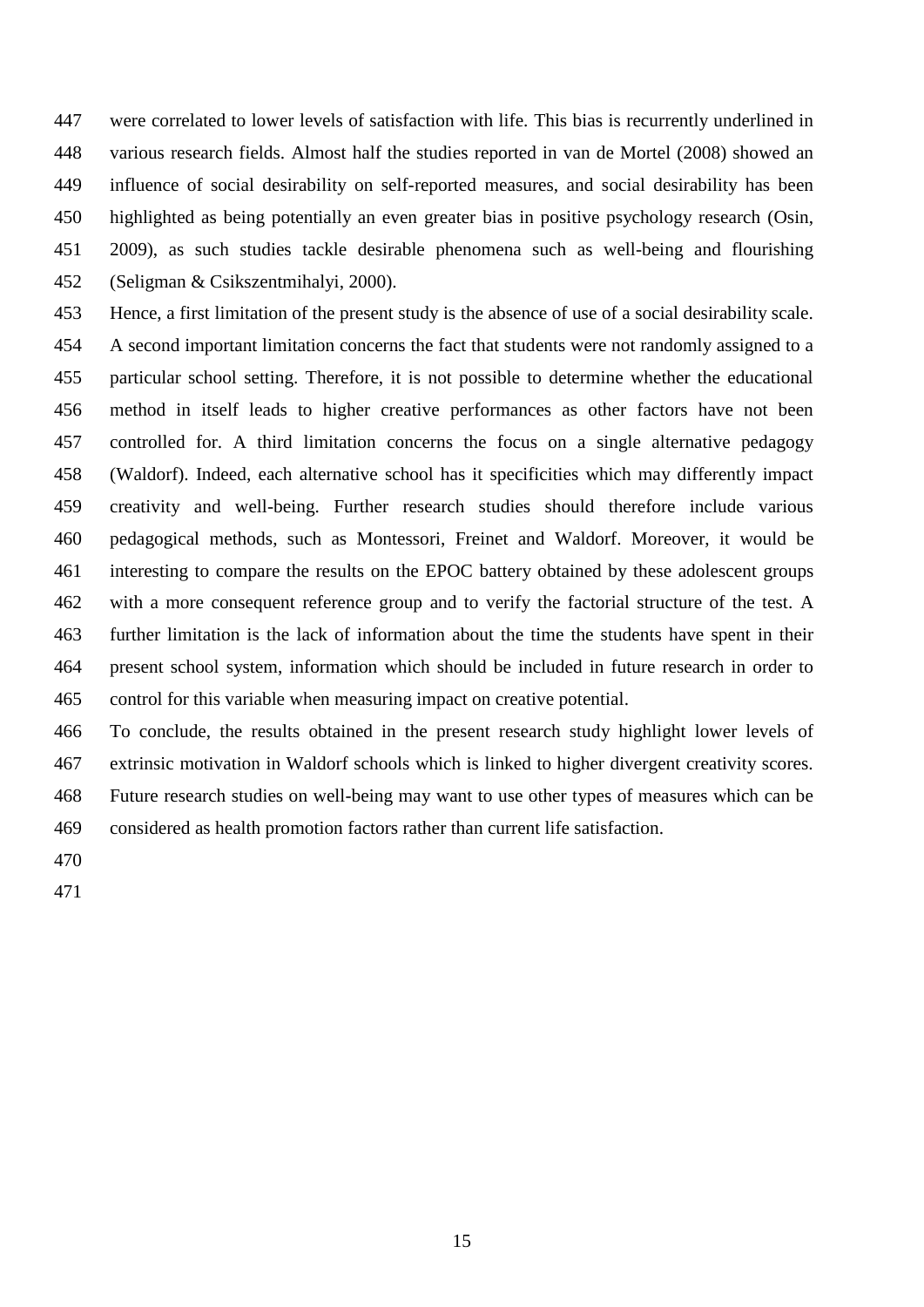| 472 |                                                                                                 |
|-----|-------------------------------------------------------------------------------------------------|
| 473 | <b>References</b>                                                                               |
| 474 |                                                                                                 |
| 475 | Aljughaiman, A., & Mowrer-Reynolds, E. (2005). Teachers' conceptions of creativity and          |
| 476 | creative students. The Journal of Creative Behavior, 39, 17-34.                                 |
| 477 | Allison, P. (2002). Missing data. Thousand Oaks, CA: Sage Publications. Amabile, T. M.          |
| 478 | (1982). Children's artistic creativity: Detrimental effects of competition in a field           |
| 479 | setting. Personality and Social Psychology Bulletin, 8, 573-578.                                |
| 480 | Amabile, T. M. (1988). A model of creativity and innovation in organizations. In B. Staw &      |
| 481 | L. L. Cummings (Eds.), Research in Organizational Behavior, 10, 123-167.                        |
| 482 | Amabile, T. M. (1996). Creativity in context: Update to "the social psychology of creativity".  |
| 483 | Boulder, CO, US: Westview Press.                                                                |
| 484 | Ashby, F. G., Isen, A. M., & Turken, A. U. (1999). A neuropsychological theory of positive      |
| 485 | affect and its influence on cognition. <i>Psychological Review</i> , 106, 529-550.              |
| 486 | Bendayan, R., Blanca, M. J., Fernández-Baena, J. F., Escobar, M., & Victoria Trianes, M.        |
| 487 | (2013). New empirical evidence on the validity of the Satisfaction with Life Scale in           |
| 488 | early adolescents. European Journal of Psychological Assessment, 29, 36-43.                     |
| 489 | Besançon, M. & Lubart, T. (2008). Differences in the development of creative competencies       |
| 490 | in children schooled in diverse learning environments. Learning and Individual                  |
| 491 | Differences. Vol (18), 381-389.                                                                 |
| 492 | Blais, M.R., Vallerand, R.J., Pelletier, L.G., & Brière, N.M. (1989). L'Échelle de satisfaction |
| 493 | de vie : Validation canadienne-française du "Satisfaction with Life Scale". Revue               |
| 494 | canadienne des sciences du comportement, 21, 210-223.                                           |
| 495 | Brunwasser, S. M., Gillham, J. E., & Kim, E. S. (2009). A meta-analytic review of the Penn      |
| 496 | resiliency program's effect on depressive symptoms. Journal of Consulting and Clinical          |
| 497 | Psychology, 77, 1042-1054                                                                       |
| 498 | Cacha, F. B. (1976). Figural creativity, personality, and peer nominations of pre-adolescents.  |
| 499 | Gifted Child Quarterly, 20, 187-195.                                                            |
| 500 | Cameron, J., & Pierce, W. D. (1994). Reinforcement, reward, and intrinsic motivation: A         |
| 501 | meta-analysis. Review of Educational Research, 64, 363-423.                                     |
| 502 | Carson, D. K., Bittner, M. T., Cameron, B. R., Brown, D. M., & Meyer, S. S. (1994). Creative    |
| 503 | thinking as a predictor of school-aged children's stress responses and coping abilities.        |
| 504 | Creativity Research Journal, 7, 145-158.                                                        |
|     |                                                                                                 |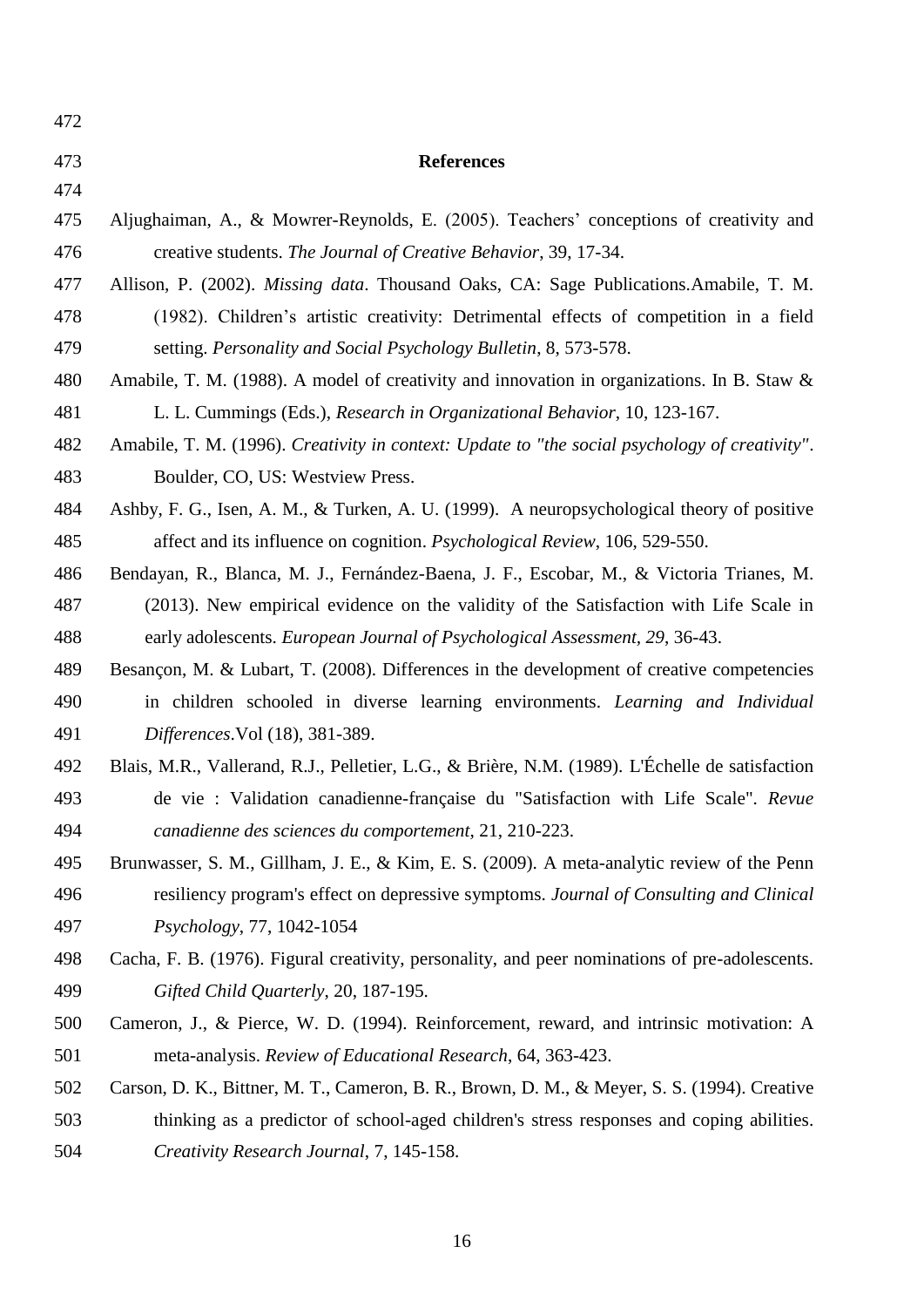- Christakis, D., Zimmerman, F. J. (2006). Media as a public health issue. *Archives of Pediatrics and Adolescent Medicine*, 160, 445-446.
- Cooper, R. B., & Jayatilaka, B. (2006), Group creativity: The effects of extrinsic, intrinsic, and obligation motivations. *Creativity Research Journal*, 18, 2, 153-172.
- Cotta, A. A., Longman, R. S., Holden, R. R., Fekken, G. C., & Xinaris, S. (1993).
- Interpolating 95<sup>th</sup> percentile eigenvalues from random data: An empirical example. *Educational & Psychological Measurement, 53*, 585–596.
- Cox, M. V., & Rowlands, A. (2000). The effect of three different educational approaches on children's drawing ability: Steiner, Montessori and traditional. *British Journal of Educational Psychology*, 70, 485-503.
- Davis, M. A. (2009). Understanding the relationship between mood and creativity: a meta-analysis. *Organizational Behavior and Human Decision Processes*, 108, 25-38.
- De Dreu, C. K. W., Baas, M., & Nijstad, B. A. (2008). Hedonic tone and activation in the mood–creativity link: Towards a dual pathway to creativity model. *Journal of Personality and Social Psychology*, 94, 739-756.
- Deci, E. L., & Ryan, R. M. (1985). *Intrinsic motivation and self-determination in human behavior*. New York: Plenum.
- Deci, E. L., & Ryan, R. M. (2000). The "what" and "why" of goal pursuits: Human needs and the self-determination of behavior. *Psychological Inquiry*, 11, 227-268.
- Deci, E. L., Koestner, R., & Ryan, R. M. (1999). The undermining effect is a reality after all-Extrinsic rewards, task interest, and self-determination: Reply to Eisenberger, Pierce, and Cameron (1999) and Lepper, Henderlong, and Gingras (1999). *Psychological Bulletin*, 125, 692-700.
- Deci, E. L., Koestner, R., & Ryan, R. M. (2001). Extrinsic rewards and intrinsic motivation in education: Reconsidered once again. *Review of Educational Research*, 71, 1-27.
- DeNeve, K. M., & Cooper, H. (1998).The happy personality: A meta-analysis of 137 personality traits and subjective well-being. *Psychological Bulletin, 124*, 197-229.
- Diener, E. (1984). Subjective well-being. *Psychological Bulletin*, 95, 542–575.
- Diener, E., Emmons, R. A., Larsen, R. J., & Griffin, S. (1985). The satisfaction with life scale. *Journal of Personality Assessment*, 49, 71–75.
- Dusek, J. B., & Danko, M. (1994). Adolescent coping styles and perceptions of parental child rearing. *Journal of Adolescent Research*, 9, 412-426.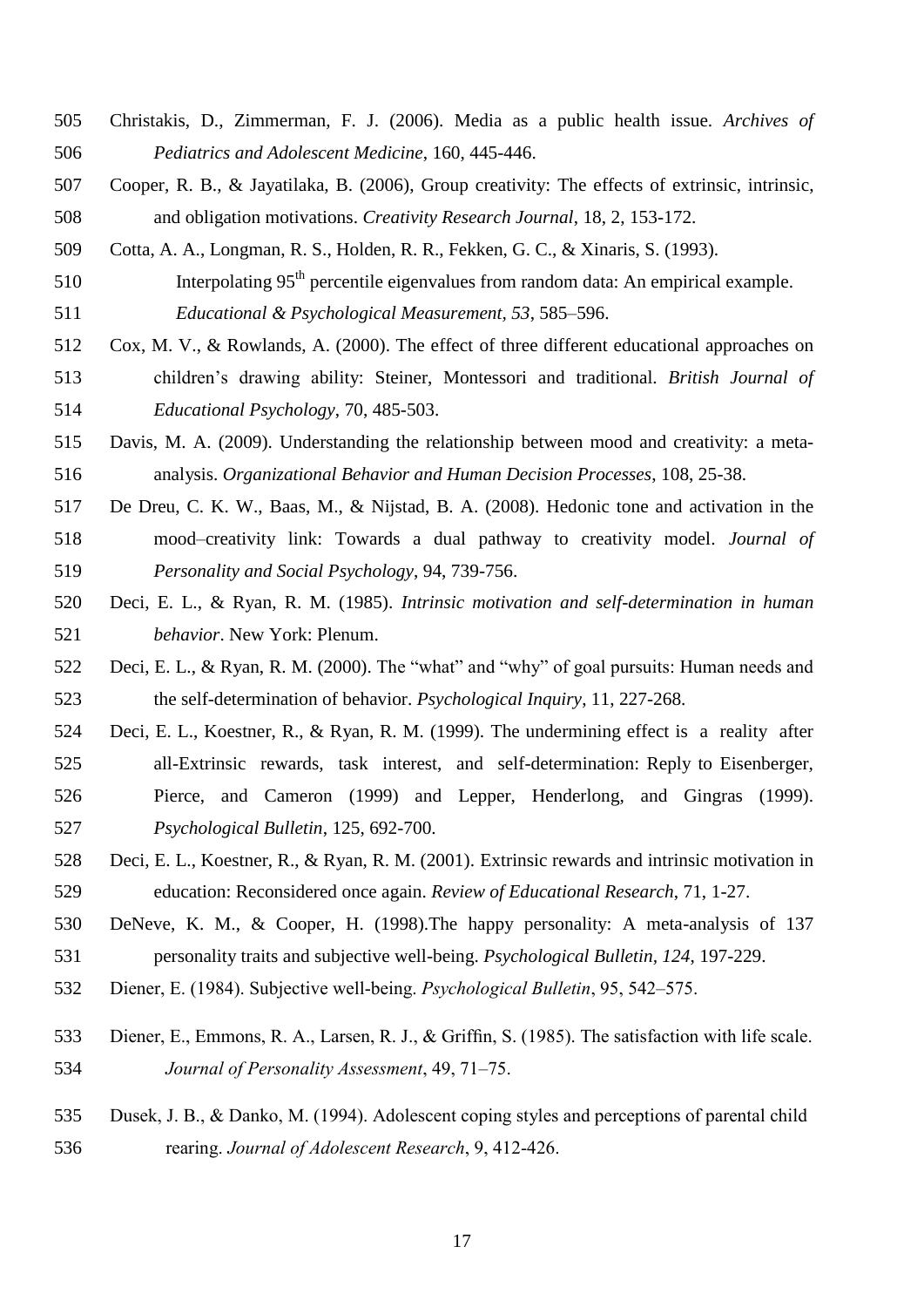- Fredrickson, B. L. (2001). The role of positive emotions in positive psychology: The broaden-and-build theory of positive emotions. *American Psychologist*. 56, 218-226.
- Fredrickson, B. L., & Branigan, C. (2005). Positive emotions broaden the scope of attention and thought-action repertoires. *Cognition and Emotion*, 19, 313-332.
- Fredrickson, B. L., Mancuso, R. A., Branigan, C., & Tugade, M. M. (2000). The undoing effect of positive emotions. *Motivation and Emotion*, 24, 237-258.
- Furrer, C., & Skinner, E. (2003). Sense of relatedness as a factor in children's academic engagement and performance. Journal of Educational Psychology, 95, 148-162.
- Gardner, H. (1996). *L'intelligence et l'école: La pensée de l'enfant et les visées de l'enseignement*. Paris: Retz.
- Horwitz, R. A. (1979). Psychological effects of the open classroom. *Review of Educational Research,* 49, 71-85.
- Huebner, E. S. (1991). Correlates of life satisfaction in children. *School Psychology Quarterly*, 6, 103-111.
- Isen, A. (1999). On the relationship between affect and creative problem solving. In S. Russ (Ed.), *Affect, creative experience, and psychological adjustment* (pp. 3-19). Philadelphia, PA: Taylor and Francis.
- Isen, A. M., Daubman, K. A., & Nowicki, G. P. (1987). Positive affect facilitates creative problem solving. *Journal of Personality and Social Psychology*, 56, 1122-1131.
- Jesus, S. N., Rus, C., Lens, W., & Imaginário, S. (2013). Creativity and intrinsic motivation: A meta-analysis of the studies between 1990-2010. *Creativity Research Journal*, 25, 80- 84.
- Kaufman, J. C., & Beghetto, R. A. (2009). Beyond big and little: The four c model of creativity. *Review of General Psychology,* 13, 1-12.
- Kaufmann, G. & Vosburg, S. (2002). The effects of mood on early and late idea production. *Creativity Research Journal*, 14, 317-330.
- Kendall, S. (1992). *The development of autonomy in children: An experiment of the Montessori educational model*. Doctoral Thesis, Waldon University, Unites-States of America.
- Kliewer, W., & Lewis, H. (1995). Family influences on coping processes in children and adolescents with sickle cell disease. *Journal of Pediatric Psychology*, 20, 511-525.
- Lillard, A., & Else-Quest, N. (2006). Evaluating Montessori education. *Science*, 313, 1893- 1894.
- See Fig.1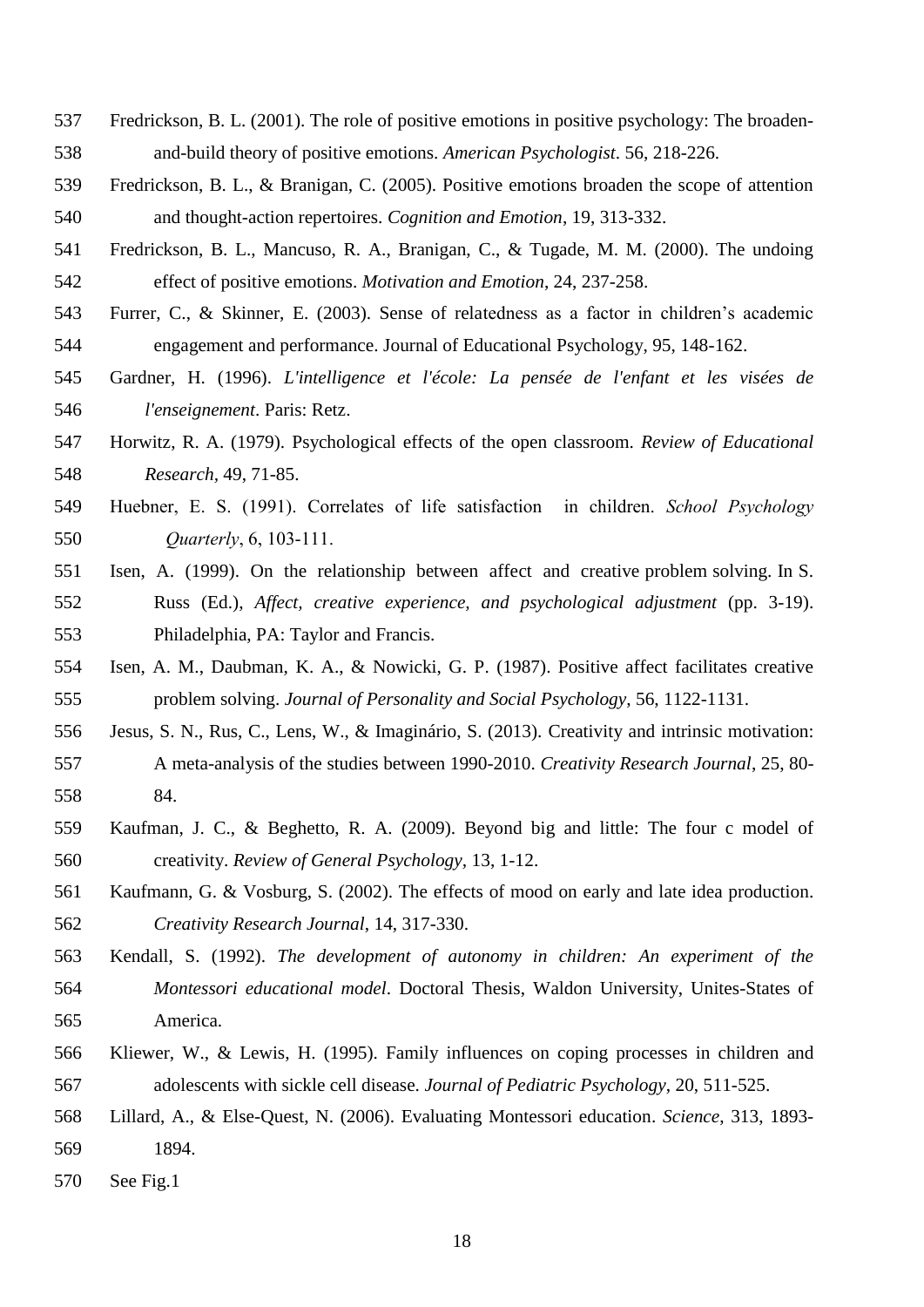- Lin, W.-L., Tsai, P.-H., Lin, H.-Y., & Chen, H.-C; (2014). How does emotion influence different creative performances? The mediating role of cognitive flexibility. *Cognition and Emotion*, 28, 834-844.
- Lubart T.I., Besançon M, Barbot B. (2011). *Evaluation du Potentiel Créatif. (EPoC)*. Paris, France : Editions Hogrefe.
- Lubart, T., Mouchiroud, C., Todjman, S., & Zenasni, F. (2003). *Psychologie de la créativité*. Cahors, France: Armand Colin.
- Masmoudi, S., & Charaf, I. (2013). Verbal creativity and emotional valence: "I become more creative when I see a positive word". *European Revue of Applied Psychology*, 63, 219- 229
- McIntyre, J. G., & Dusek, J. B. (1995). Perceived parental rearing practices and styles of coping. *Journal of Youth and Adolescence*, 24, 499-509.
- Mellou, E. (1996). Can creativity be nurtured in young children? *Early Child Development and Care*, 119, 119-30.
- Mumford, M. D., Mobley, M. I., Uhlman, C. E., Reiter-Palmon, R., & Doares, L. M. (1991). Process analytic models of creative capacities. *Creative Research Journal*, 4, 91-122.
- Murdock, M. C. (2003). The effects of teaching programmes intended to stimulate creativity: A disciplinary view. *Scandinavian Journal of Educational Research*, 47, 339-57.
- O'Connor, B. P. (2000). SPSS and SAS programs for determining the number of components using parallel analysis and Velicer's MAP test. *Behavior Research Methods,*
- *Instrumentation, and Computers*, 32, 396-402.
- Ochse, R. (1990). *Before the gates of excellence: The determinants of creative genius*. New-York: Cambridge University Press.
- Ogletree, E. J. (2000). Creative thinking development of Waldorf school students. *Trans Intelligence Magazine*, 8, 1-6.
- Osin, E. N. (2009). Social desirability in positive psychology: Bias or desirable sociality? In
- T. Freire (Ed.), *Understanding Positive Life Research and Practice on Positive Psychology*. Climepsi: Lisabon, Portugal, 407-428.
- Paulus, P. B., & Nijstad, B. A. (2003). *Group creativity: Innovation through collaboration*. New York: Oxford University Press.
- Rathunde, K., & Csikszentmihalyi, M. (2005). Middle school students' motivation and quality
- of experience: A comparison of Montessori and traditional school environments. *American Journal of Education*, 111, 341-371.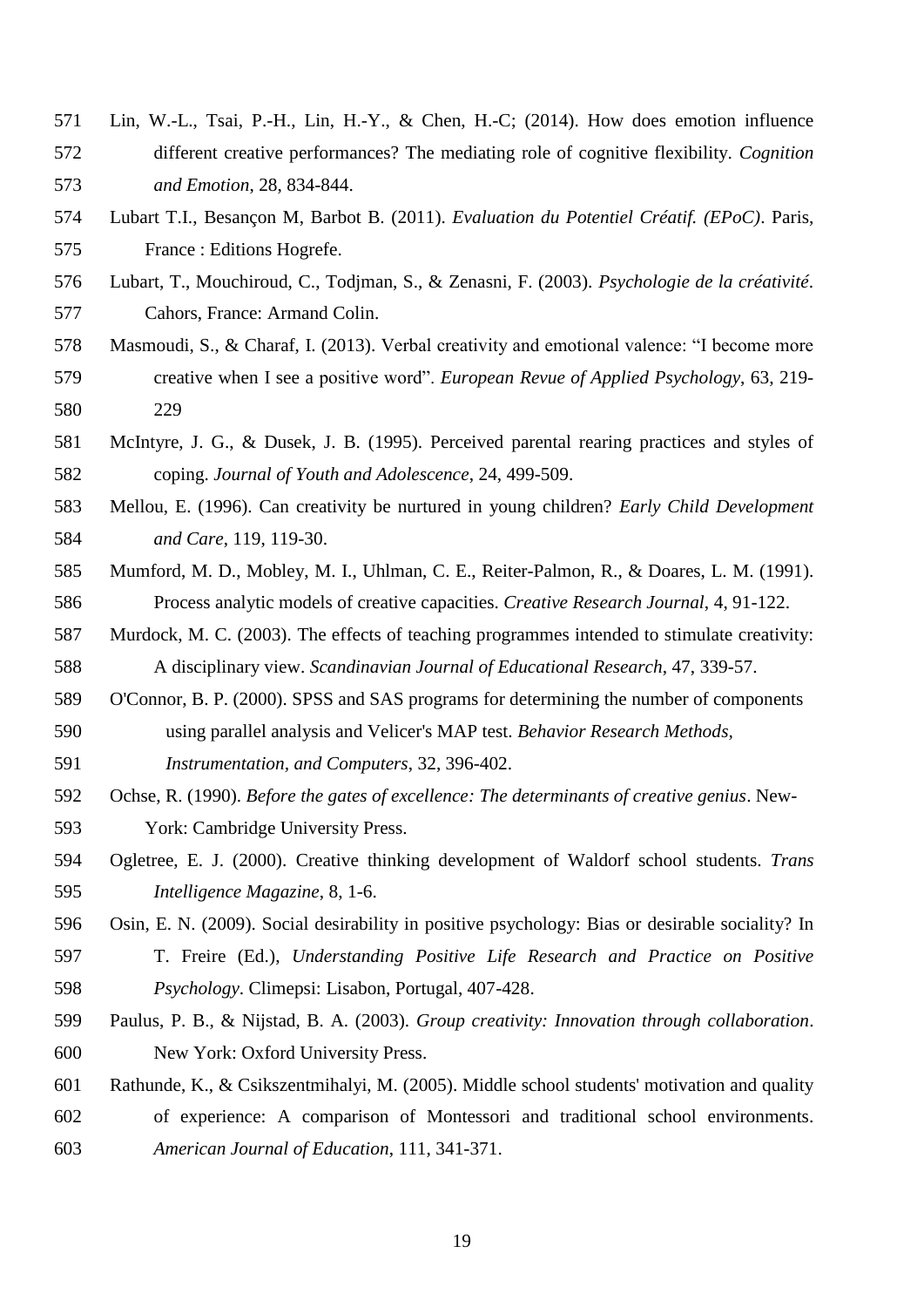- Rose, S. E., Jolley, R. P., & Charman, A. (2012). An investigation of the expressive and representational drawing development in National Curriculum, Steiner and Montessori schools. *Psychology of Aesthetics, Creativity and the Arts*, 6, 85-93.
- Ryan, R. M., & Deci, E. L. (2001). On happiness and human potentials: A review of research on hedonic and eudaimonic well-being. In S. Fiske (Ed), *Annual review of psychology* (Vol *52*, pp. 141-166). Palo Alto, CA: Annual Reviews, Inc.
- Ryan, R. M., Stiller, J. D., & Lynch, J. H. (1994). Representations and relationships to teachers, parents, and friends as predictors of academic motivation and self-esteem. *Journal of Early Adolescence*, 14, 226-249.
- Ruchkin, V. V., Eisemann, M., & Hagglof, B. (1999). Coping styles in delinquent adolescents and controls: The role of personality and parental rearing. *Journal of Youth and Adolescence*, 28, 705-717.
- Runco, M. A. (1986). Flexibility and originality in children's divergent thinking. *Journal of Psychology*, 120, 345-52.
- Runco, M. A. & Jaeger, G. J. (2012). The standard definition of creativity. *Creativity Research Journal,* 24, 92-96.
- Russ, S. W., Robins, A. L., & Christiano, B. A. (1999). Pretend Play: Longitudinal Prediction of Creativity and Affect in Fantasy in Children. *Creativity Research Journal*, 12, 129- 139.
- Seligman, M. E. P., Csikszentmihalyi, M. (2000). Positive psychology: An introduction. *American Psychologist*, 35, 5-14.
- Shankland, R. (2008). *Développer les compétences psychosociales*. Paris: L'Harmattan.
- Shankland, R., Genolini, C., Riou França, L., Guelfi, J.-D., & Ionescu, S. (2010). Student adjustment to higher education: The role of alternative educational pathways in coping with the demands of student life. *Higher Education*, 59, 353-366.
- Shankland, R., Riou França, L., Genolini, C., Guelfi, J.-D., & Ionescu, S. (2009). Preliminary study on the role of alternative educational pathways in promoting the use of problem-focused coping strategies. *European Journal of Psychology of Education*, 24, 499-512.
- Shaw, M. P., & Runco, M. A. (1994). *Creativity and affect*. Norwood, NJ: Ablex.
- Snow, R. (1994). A Person-Situation Interaction Theory of Intelligence in Outline. In A.
- Demetriou, & A. Efklides (Eds.), *Intelligence, Mind, and Reasoning: Structure and Development* (pp. 11-28). Amsterdam: Elveiser Science.
- Sternberg, R. J., & Lubart, T. I. (1995). *Defying the crowd: Cultivating creativity in a culture of conformity*. New York: Free Press.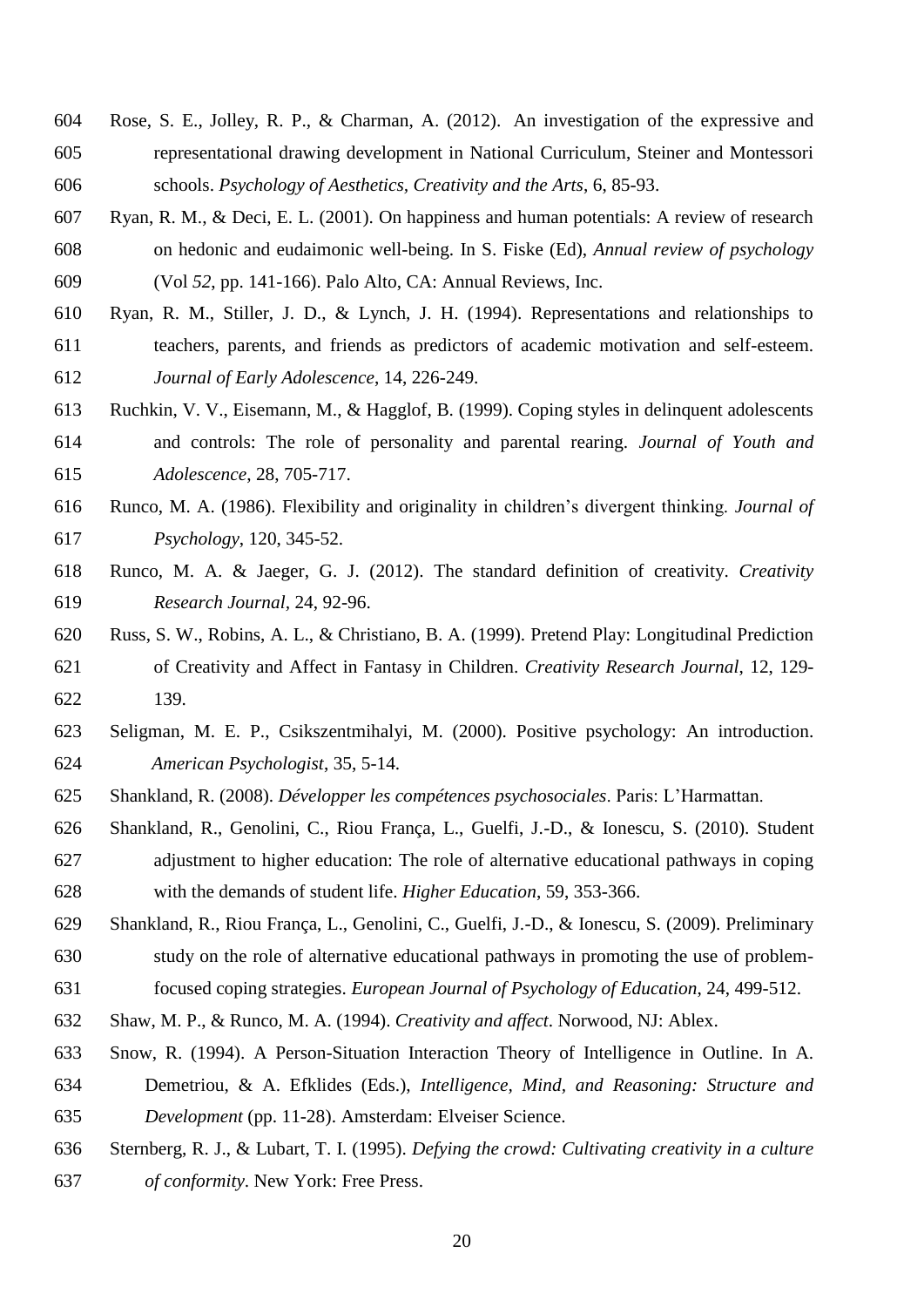- Thomas, N. G., & Berk, L. E. (1981). Effects of school environments on the development of young children's creativity. *Child-Development, 52*(4), 1153-1162.
- To, M. L., Fisher, C. D., Ashkanasy, N. M., & Rowe, P. A. (2012). Within-person relationships between mood and creativity. *Journal of Applied Psychology*, 97, 599-612.
- Torrance, E. P. (1976). *Les tests de pensée créative*. Paris: Les Editions du Centre de Psychologie Appliquée.
- Tsai, P.-H., Lin, W.-L., & Lin, H.-Y. (2013). Right moods, right creativities: Differential effects of emotional states on divergent thinking and insight problem solving. *Bulletin of Educational Psychology*, 45, 19-38.
- Turner, N. E. (1998). The effect of common variance and structure on random data eigenvalues: Implications for the accuracy of parallel analysis. *Educational & Psychological Measurement*, 58, 541–568
- Vallerand, R. J., Blais, M. R., Brière, N. M., & Pelletier, L. G. (1989). Construction and validation of the Motivation Toward Education Scale. Canadian Journal of Behavioural Science, 21, 323-349.
- Van de Mortel, T. F. (2008). Faking it: Social desirability response bias in self-report research. *Australian Journal of Advanced Nursing*, 25, 40-48.
- Woods, P., Ashley, M., & Woods, G. (2005). *Steiner Schools in England*. University of the West of England: Centre for Research in Education and Democracy.
-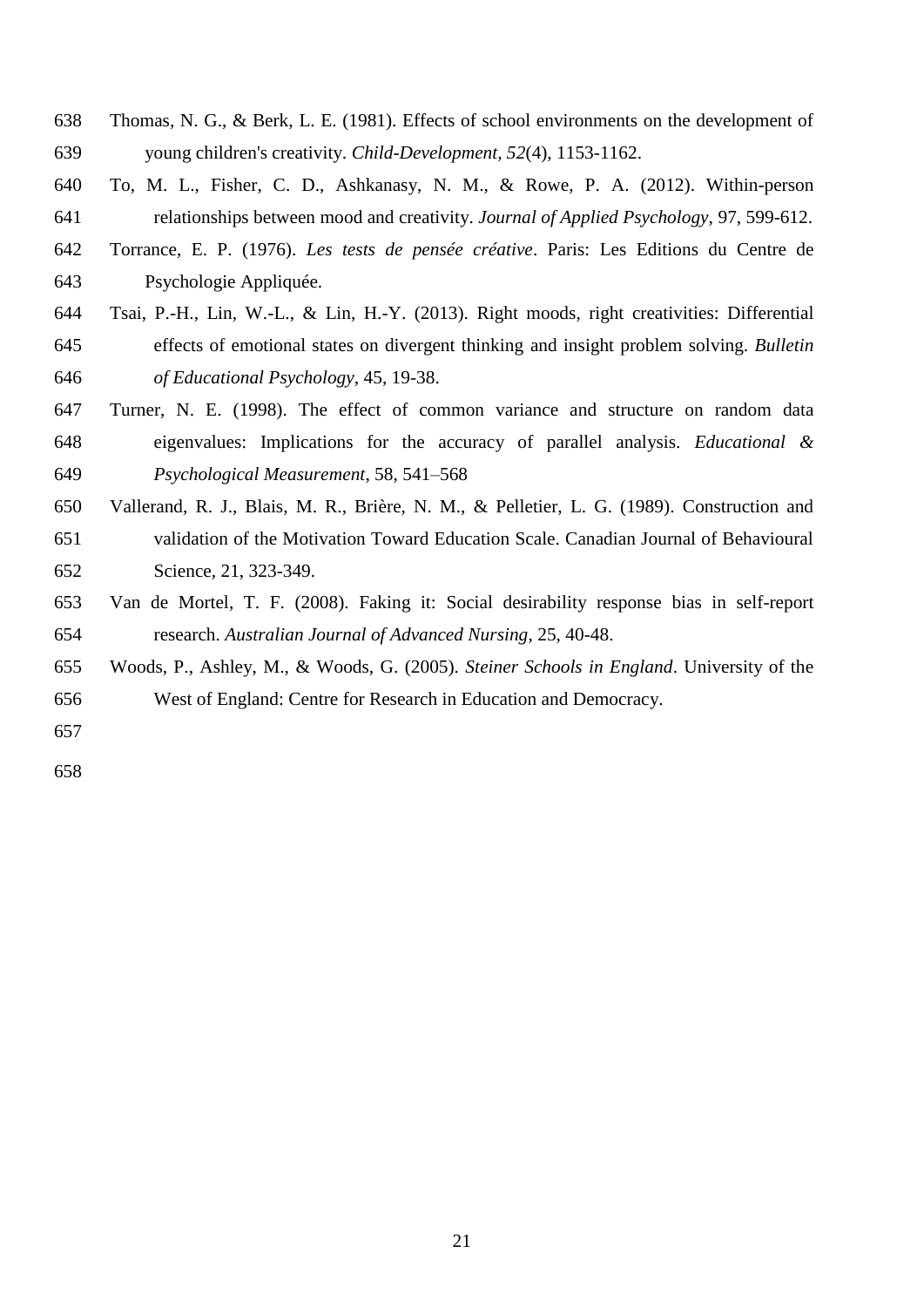| 659 |         |               |  |
|-----|---------|---------------|--|
| 660 |         |               |  |
| 661 |         |               |  |
| 662 |         | <b>Tables</b> |  |
| 663 | Table 1 |               |  |

# 664 *EPoC Structured framework for tasks sampling*

|         | <b>Thinking Process</b> |                                    |  |  |  |
|---------|-------------------------|------------------------------------|--|--|--|
| Domain  | Divergent-Exploratory   | Convergent-Integrative             |  |  |  |
|         | DG1 - Abstract Stimulus | IG1 - Abstract Stimuli             |  |  |  |
| Graphic | DG2 - Concrete Stimulus | IG <sub>2</sub> - Concrete Stimuli |  |  |  |
| Verbal  | DV1 - Story Endings     | <b>IV1</b> - Story Title           |  |  |  |
|         | DV2 - Story Beginnings  | <b>IV2</b> - Story Characters      |  |  |  |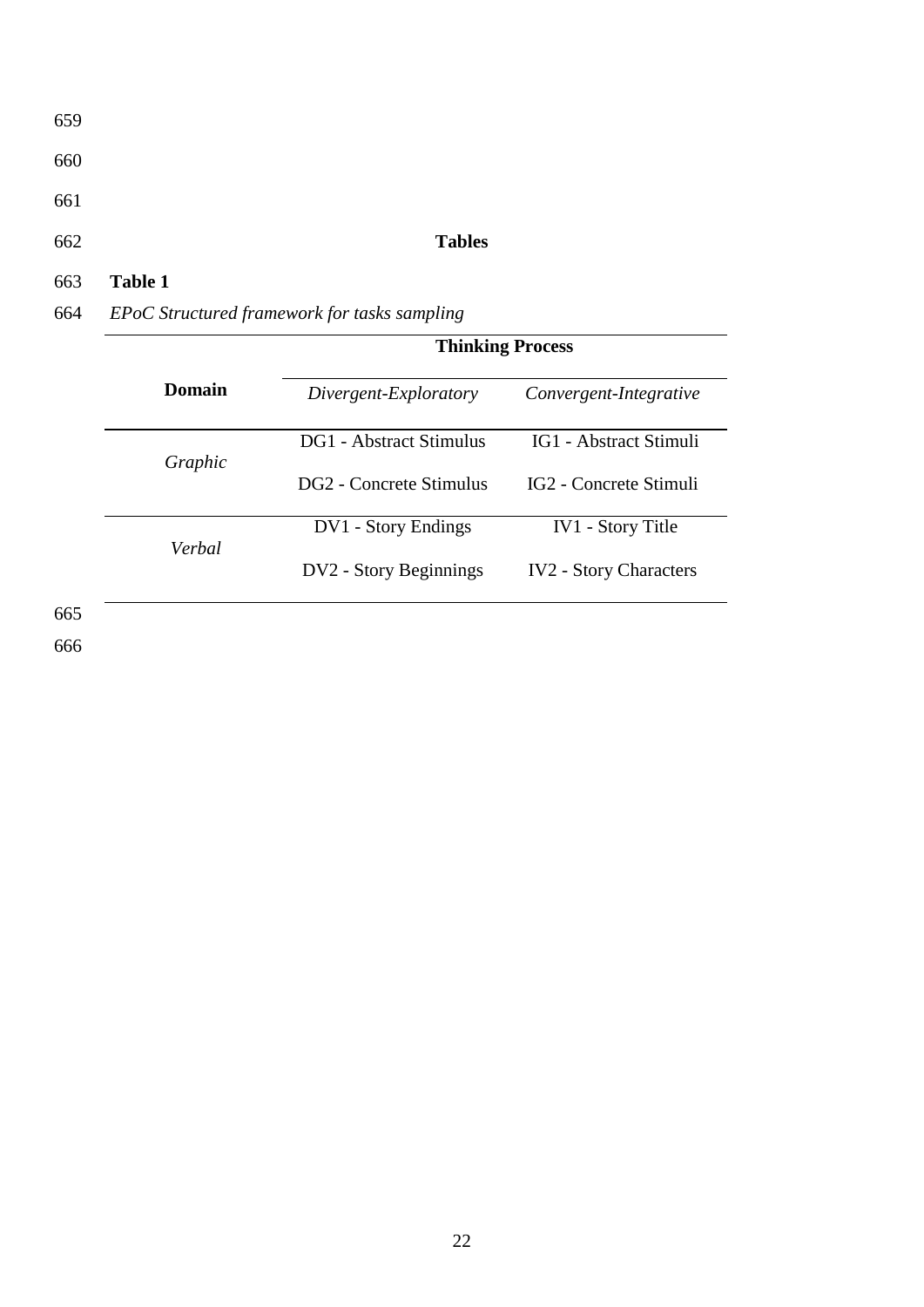# **Table 2**

*Parallel analysis results*

| Factor | Eigenvalue | Mean | 95%  |  |
|--------|------------|------|------|--|
|        | 2.39       | 1.39 | 1.53 |  |
|        | 1.32       | 1.23 | 1.32 |  |
| ⌒<br>Ć | 1.01       | 1.12 | 1.18 |  |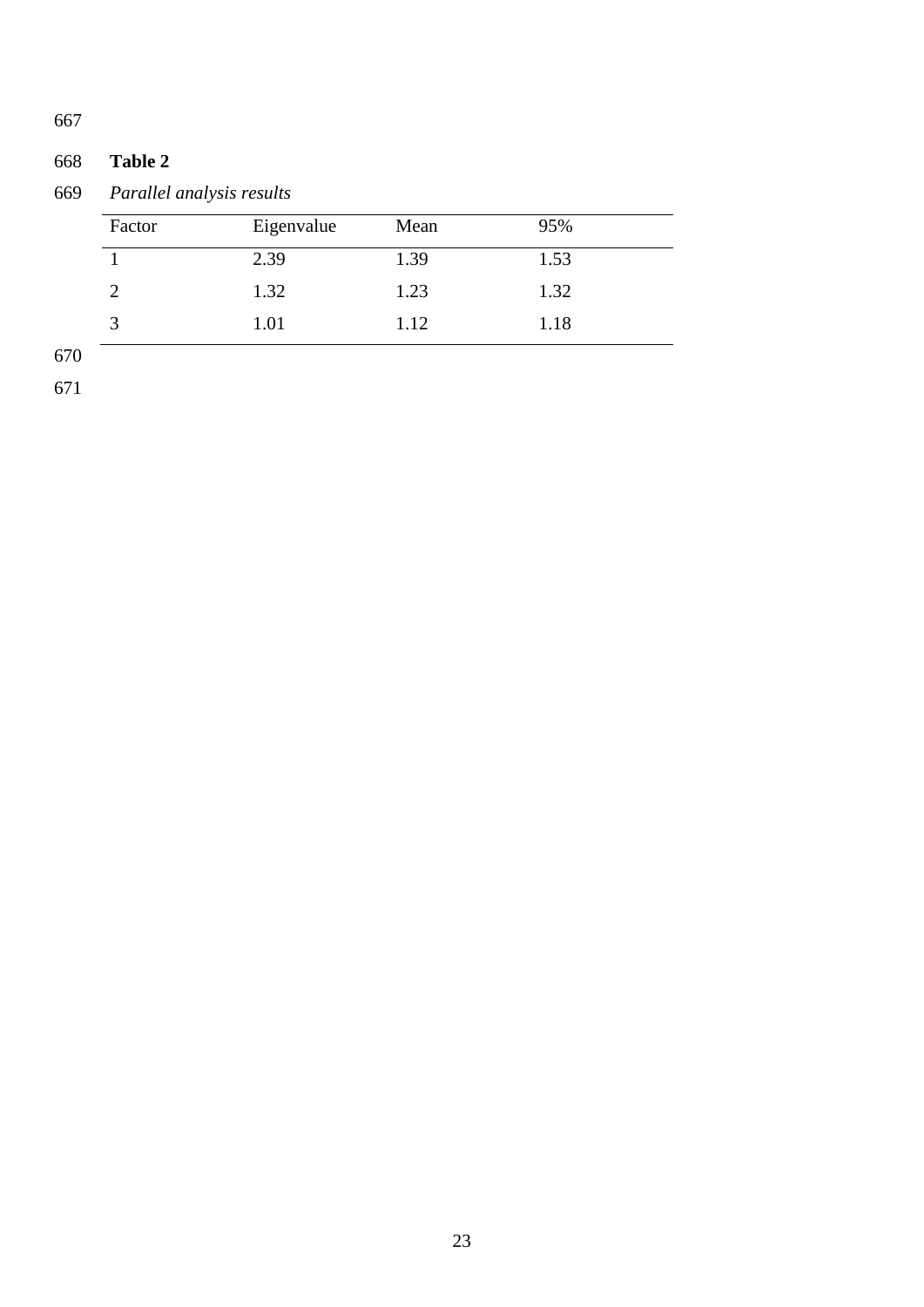# 673 **Table 3**

674 *Motivation types, well-being, descriptive and inferential statistical analyses according to the* 

<sup>675</sup> *group (with age as controlled variable)* 

|                         |             | $\mathbf n$ | Mean | <b>SD</b> | F[1,128] | $\eta$ 2 |
|-------------------------|-------------|-------------|------|-----------|----------|----------|
| Amotivation Waldorf     |             | 41          | 1.74 | 0.90      |          |          |
|                         | Traditional | 90          | 1.68 | 0.87      | 0.00     | 0.00     |
|                         | Total       | 131         | 1.70 | 0.88      |          |          |
| EM<br>External          | Waldorf     | 41          | 3.75 | 1.14      |          |          |
|                         | Traditional | 90          | 4.38 | 0.63      | 0.88     | 0.01     |
|                         | Total       | 131         | 4.19 | 0.87      |          |          |
| EM<br>Introjected       | Waldorf     | 41          | 2.94 | 1.06      |          |          |
|                         | Traditional | 90          | 3.76 | .99       | $6.26*$  | 0.05     |
|                         | Total       | 131         | 3.50 | 1.08      |          |          |
| EM<br>Identified        | Waldorf     | 41          | 3.77 | .88       |          |          |
|                         | Traditional | 90          | 4.34 | 0.70      | $5.79*$  | 0.04     |
|                         | Total       | 131         | 4.16 | 0.80      |          |          |
| Intrinsic<br>Motivation | Waldorf     | 41          | 3.47 | 0.87      |          |          |
|                         | Traditional | 90          | 3.68 | 1.02      | 0.20     | 0.00     |
|                         | Total       | 131         | 3.62 | 0.98      |          |          |
|                         | Waldorf     | 41          | 4.76 | 1.14      |          |          |
| <b>SWLS</b>             | Traditional | 90          | 4.85 | 1.48      | 1.46     | 0.01     |
|                         | Total       | 131         | 4.82 | 1.38      |          |          |
|                         | Waldorf     | 41          | 4.36 | 0.90      |          |          |
| <b>SLSS</b>             | Traditional | 90          | 4.18 | 1.19      | $8.20**$ | .06      |
|                         | Total       | 131         | 4.23 | 1.11      |          |          |

676

677 Note: \*p<.05 \*\*p<.01

678

679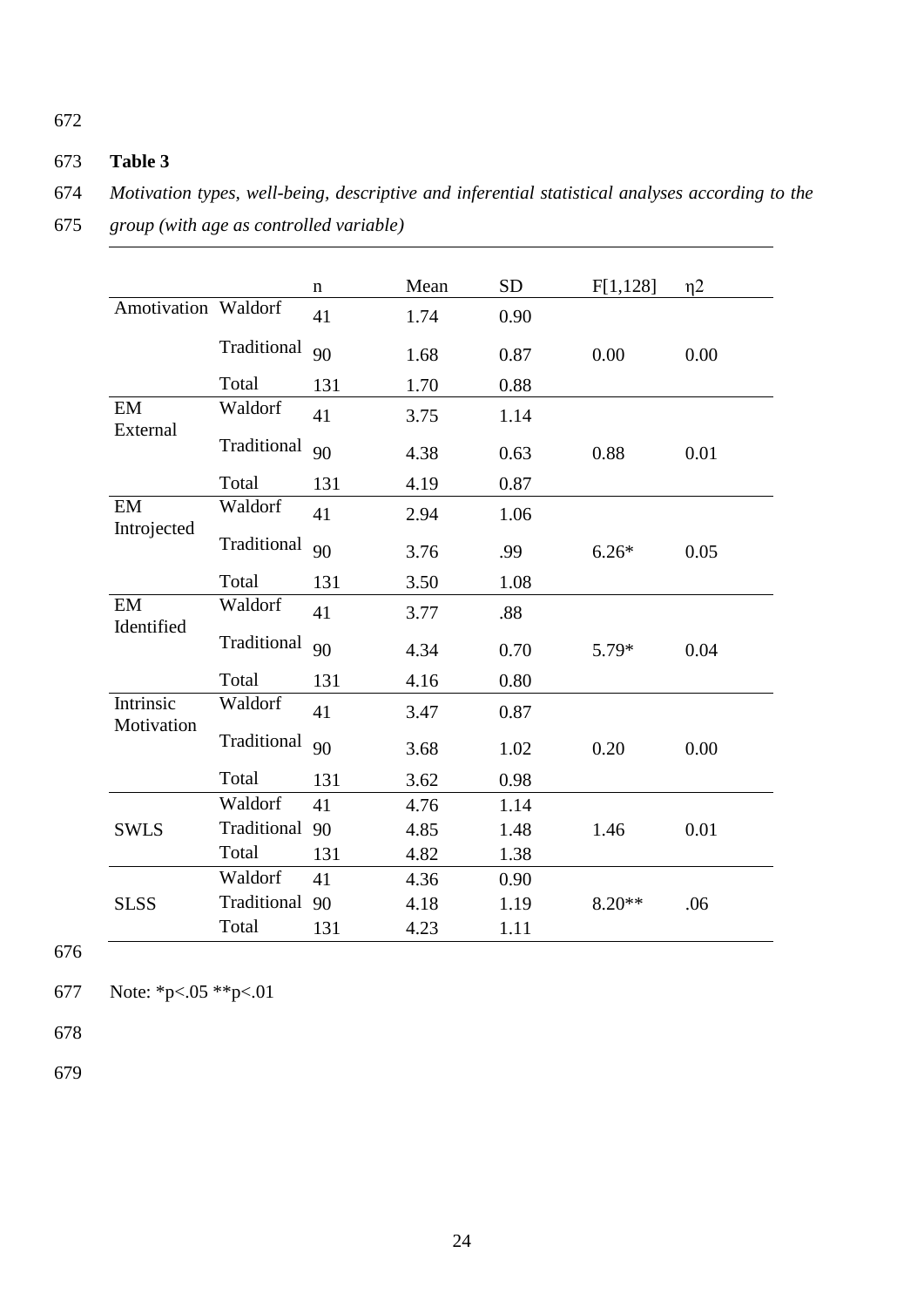681

# 682 **Table 4**

683 *Divergent and integrative thinking creativity scores partial correlations (with age as*  684 *controlled variable) with the different types of motivations* 

| 684 |  |  | controlled variable) with the different types of motivations |  |
|-----|--|--|--------------------------------------------------------------|--|
|     |  |  |                                                              |  |

|    |          |          |          |                        |           | Group       |
|----|----------|----------|----------|------------------------|-----------|-------------|
|    | Am       | External |          | Introjected Identified | <b>IM</b> |             |
| DT | $-.16$   | $-.03$   | $-.20*$  | $-.07$                 | $-.11$    | $n=131$     |
| IT | $-.23**$ | $-.27**$ | $-.22*$  | $-.14$                 | $-.10$    | Total       |
| DT | $-.14$   | .02      | .14      | .15                    | .19       | $n=41$      |
| IT | $-.09$   | $-.51**$ | $-.50**$ | $-39*$                 | $-.12$    | Waldorf     |
| DT | $-.14$   | $-.05$   | $-32**$  | $-.15$                 | $-.19$    | $n=90$      |
| IТ | $-.29**$ | $-.11$   | $-.08$   | .01                    | $-.08$    | Traditional |

685 Note: \* p<.05; \*\* p<.01; \*\*\*p<.001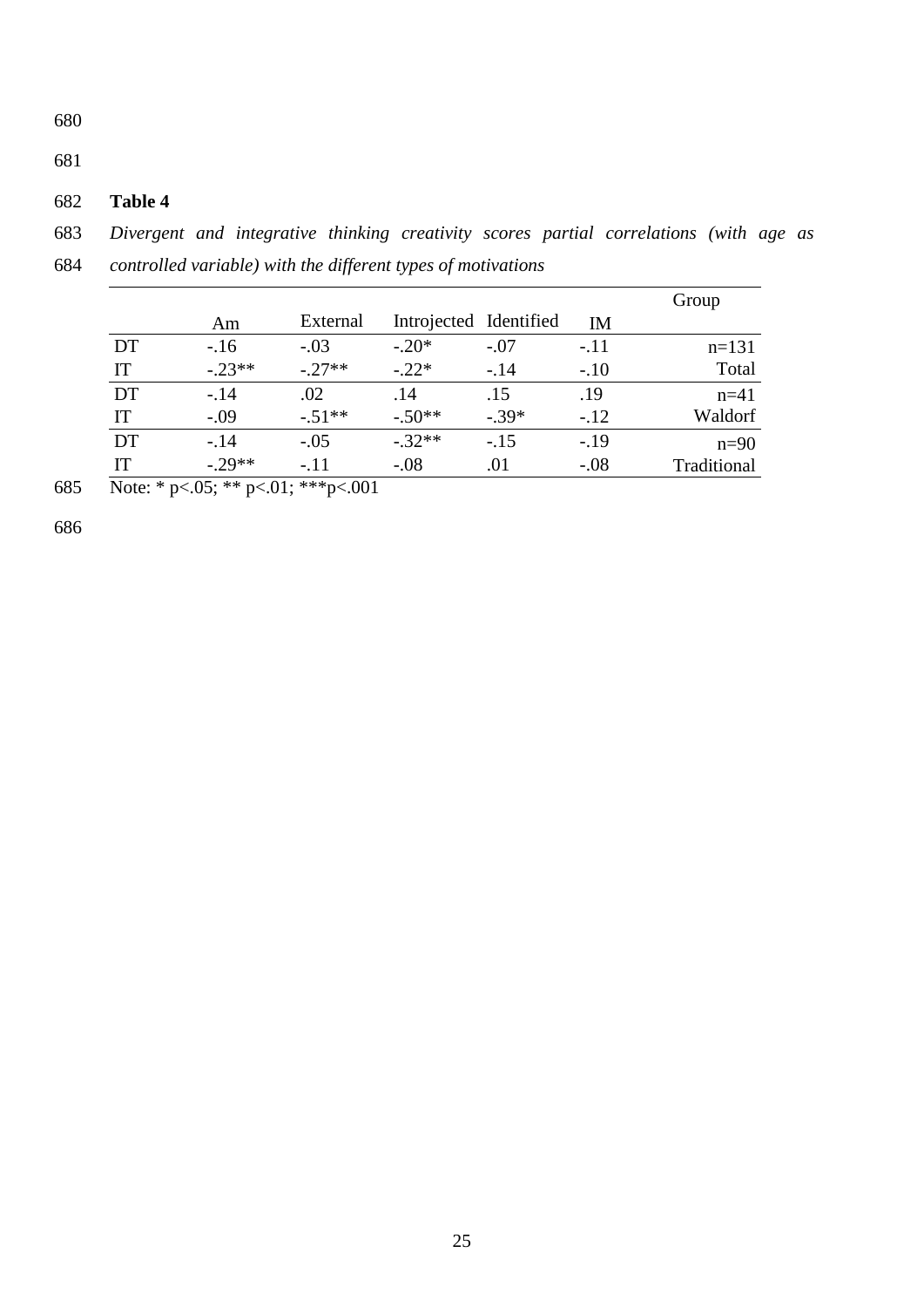688

# 689 **Table 5**

690 *Partial correlations (with age as controlled variable) between divergent or integrative* 

|     |                            | DT                                  | IT             | <b>SWLS</b>              | Group       |
|-----|----------------------------|-------------------------------------|----------------|--------------------------|-------------|
|     | $\mathop{\rm DT}\nolimits$ | $\mathbf{1}$                        |                |                          |             |
|     | $\mathop{\mathrm{IT}}$     | $.28**$                             | $\mathbf{1}$   |                          |             |
|     | <b>SWLS</b>                | $-.08$                              | $-.08$         | $\mathbf{1}$             | Total       |
|     | <b>SLSS</b>                | $.02\,$                             | $-.01$         | $.84***$                 | $n=131$     |
|     | DT                         | $\mathbf{1}$                        |                |                          |             |
|     | $\mathop{\mathrm{IT}}$     | $-.12$                              | $\mathbf{1}$   |                          |             |
|     | <b>SWLS</b>                | $-.20$                              | $-.48**$       | $\mathbf{1}$             | Waldorf     |
|     | <b>SLSS</b>                | $-.11$                              | $-.41**$       | .77***                   | $n = 41$    |
|     | DT                         | $\mathbf{1}$                        |                |                          |             |
|     | $\mathop{\mathrm{IT}}$     | $.41***$                            | $\mathbf{1}$   |                          |             |
|     | <b>SWLS</b><br><b>SLSS</b> | $-.04$<br>.07                       | .02<br>$.07\,$ | $\mathbf{1}$<br>$.86***$ | Traditional |
| 692 |                            | Note: * p<.05; ** p<.01; *** p<.001 |                |                          | $n=90$      |
|     |                            |                                     |                |                          |             |
| 693 |                            |                                     |                |                          |             |
| 694 |                            |                                     |                |                          |             |
| 695 |                            |                                     |                |                          |             |
| 696 |                            |                                     |                |                          |             |
| 697 |                            |                                     |                |                          |             |
| 698 |                            |                                     |                |                          |             |
| 699 |                            |                                     |                |                          |             |
| 700 |                            |                                     |                |                          |             |
| 701 |                            |                                     |                |                          |             |
| 702 |                            |                                     |                |                          |             |
| 703 |                            |                                     |                |                          |             |
| 704 |                            |                                     |                |                          |             |
| 705 |                            |                                     |                |                          |             |
| 706 |                            |                                     |                |                          |             |
| 707 |                            |                                     |                |                          |             |
| 708 |                            |                                     |                |                          |             |
| 709 |                            |                                     |                |                          |             |

691 *thinking creativity scores and mean well-being score (n=131).*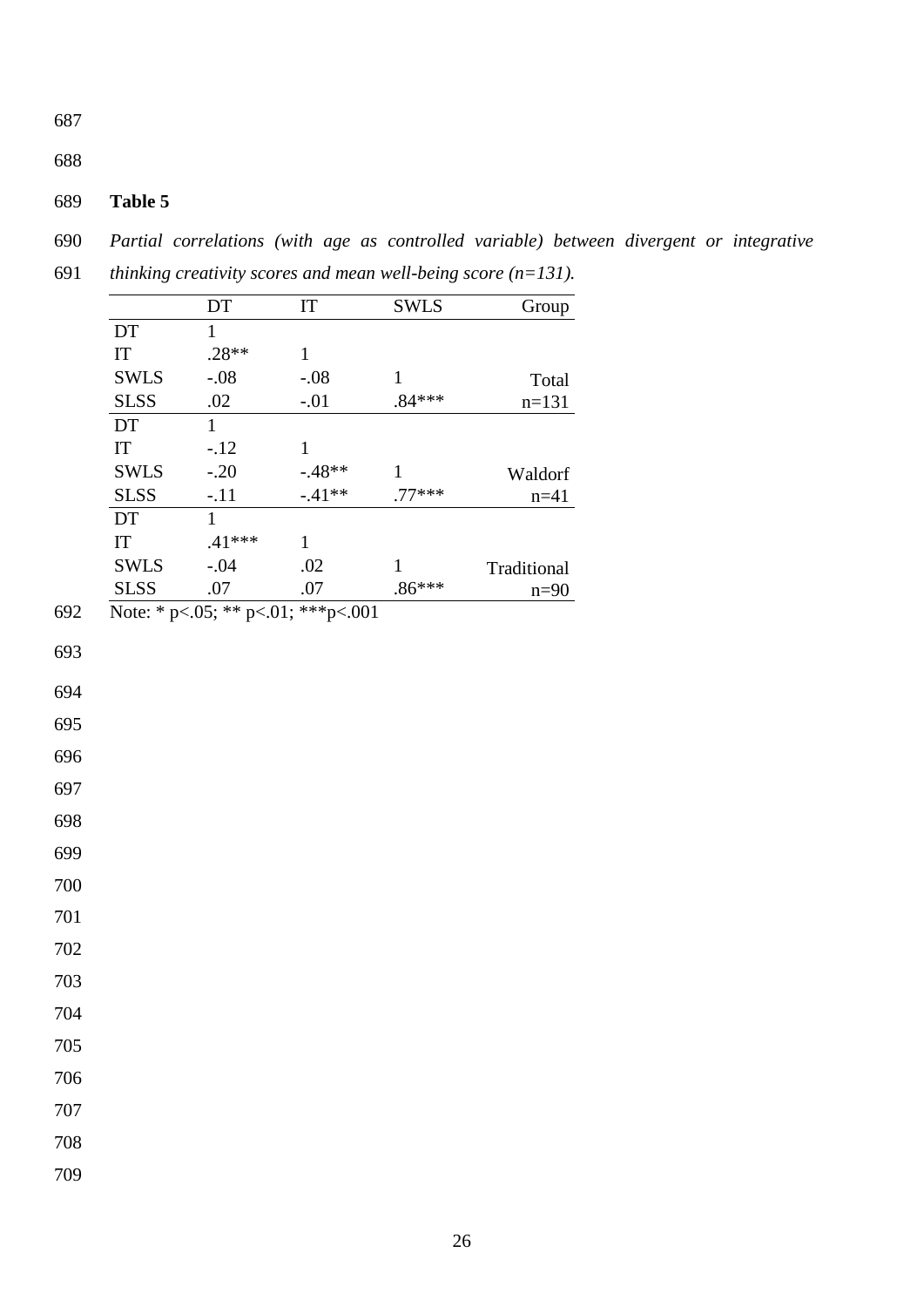- 710
- 711
- 712 **Figures**
- 713
- 714 **Figure 1: Mean score of Students' Life Satisfaction Scale (SLSS) according to the type of**
- 715 **educational method with age as controlled variable (Vertical bars denote 0.95 confidence**
- 716 **intervals***)***.**
- 717
- 718